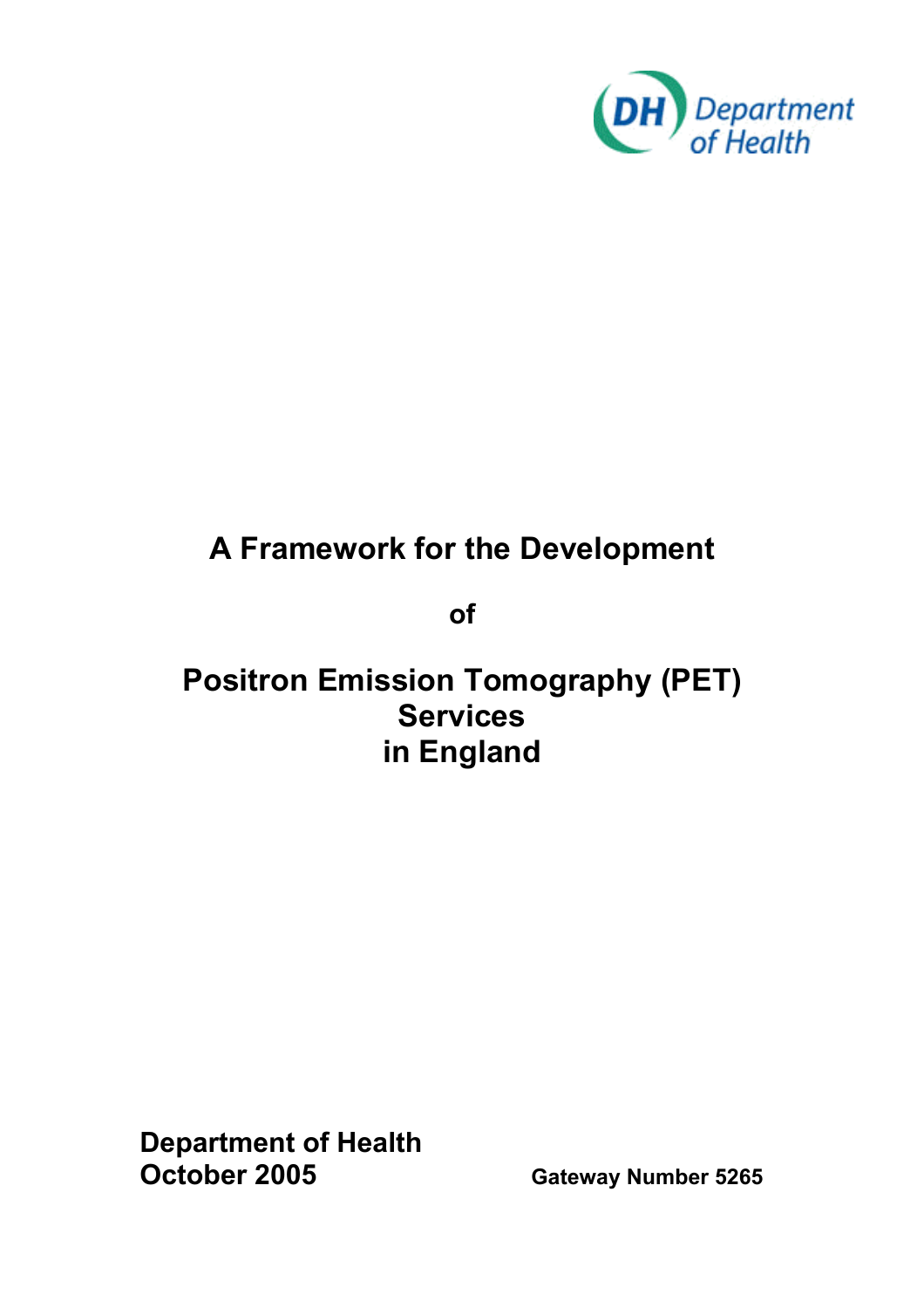# **Contents**

## **Executive Summary**

#### **1 Introduction**

- Aims and Objectives
- Approach to development of the framework
- Background on PET

#### **2 Clinical applications and likely demand for PET**

- Potential utility of PET for cancer and other diseases
- Applications related to individual cancers
- Estimates of demand for PET in cancer

#### **3 Current position of PET services in the UK and Europe**

- PET services in England
- PET services in Scotland, Wales and Northern Ireland
- PET services in Western Europe

#### **4 Current advice on technology**

- PET CT scanners
- Cyclotrons

#### **5. Overall requirement for facilities and their location**

- **6. Workforce and training**
- **7. Research and Evaluation**
- **8 Costs**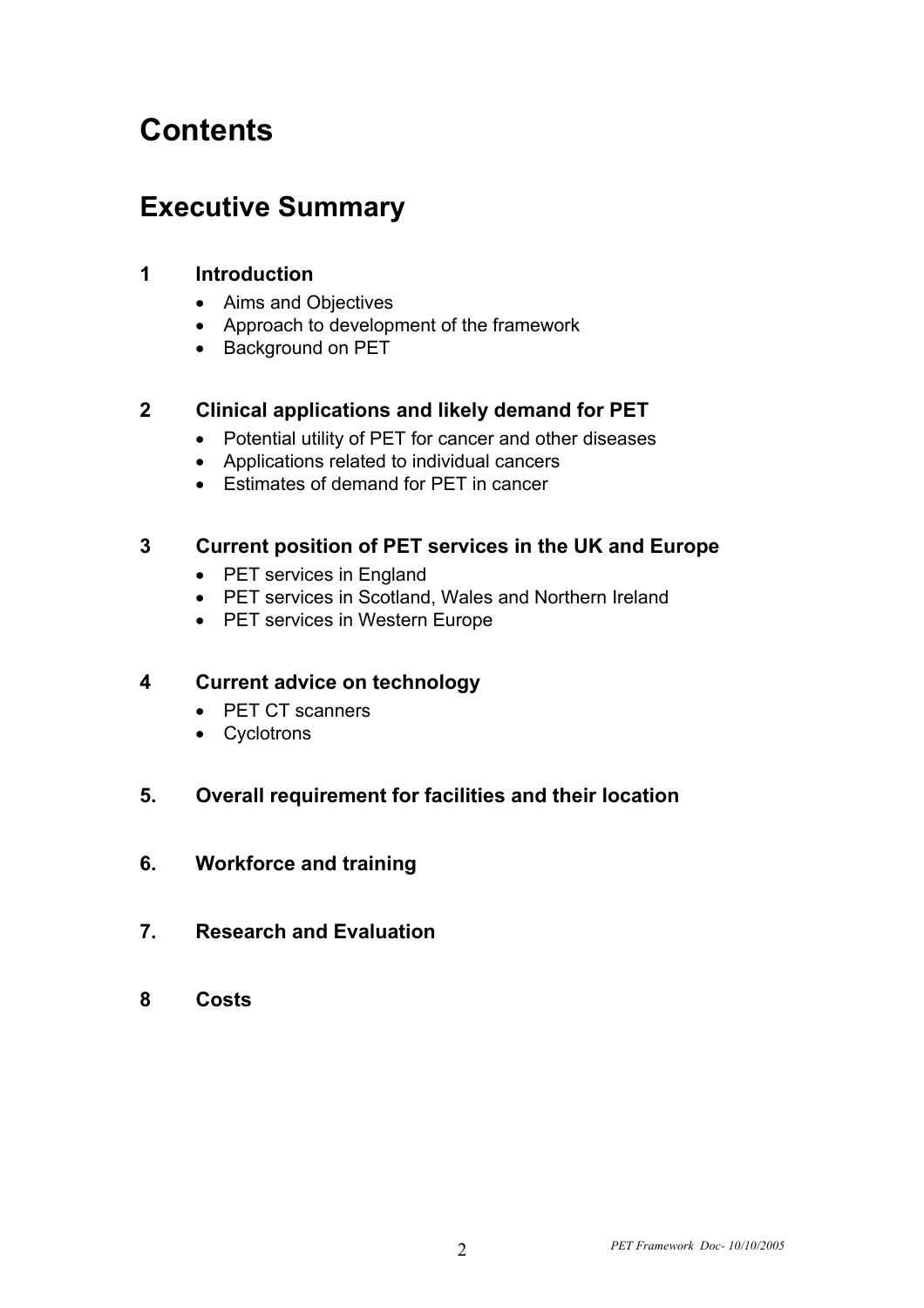| <b>Annex A</b> | $\mathbf{1}$     | <b>Clinical indications for PET in oncology</b>                    |
|----------------|------------------|--------------------------------------------------------------------|
| <b>Annex B</b> | ÷                | <b>Estimated demand for cancer related PET scans</b><br>in England |
| <b>Annex C</b> | $1 - 1$          | <b>PET services in England, August2005</b>                         |
| <b>Annex D</b> | t,               | <b>PET scanning facilities in Europe</b>                           |
| <b>Annex E</b> | $\mathbb{R}^{n}$ | <b>Key References</b>                                              |
| <b>Annex F</b> | ÷.               | <b>Glossary of Key PET terms</b>                                   |
| <b>Annex G</b> | t.               | <b>Consultation List</b>                                           |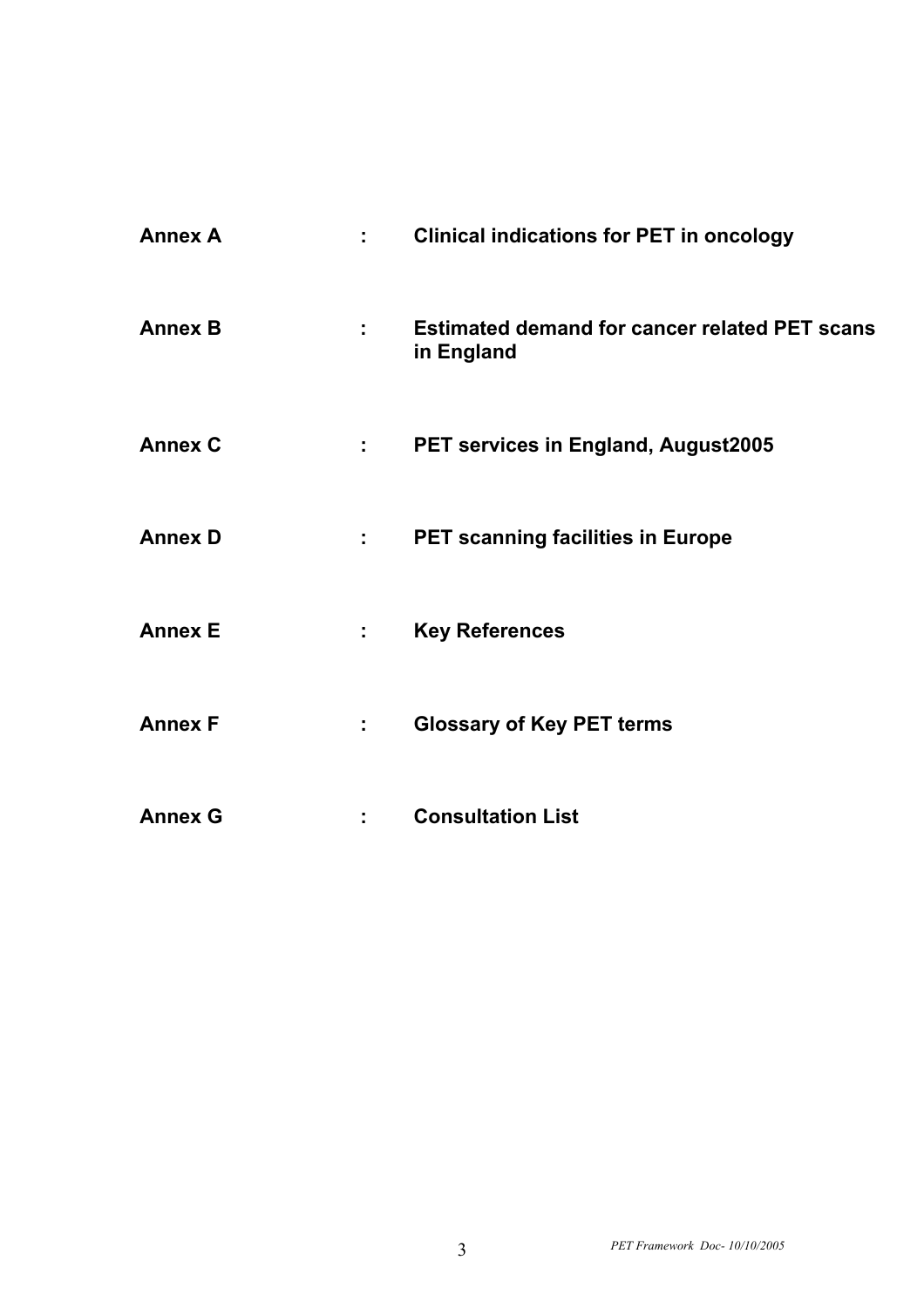## **Executive Summary/Key Recommendations**

### **Objectives of the PET framework**

1. This framework for the development of PET scanning services in England has been developed by the Department of Health at the request of Strategic Health Authorities and specialised commissioning groups. It is intended to guide commissioners and potential providers of services by providing advice on the current evidence of benefit from PET scanning; the current state of the technology; the number of scanners likely to be required; workforce and training issues; capital and revenue costs and further research and evaluation.

2. This framework was sent out for public consultation in July 2004. Since then, a Working Party has been established by the Royal College of Radiologists, in collaboration with the Royal College of Physicians, the Intercollegiate Standing Committee on Nuclear Medicine, The British Nuclear Medicine Society and the Institute of Physics and Engineering in Medicine. Their report can be found at http://www.rcr.ac.uk "PET-CT in the UK – A strategy for development and integration of a leading edge technology within routine clinical practice"; it has been produced to provide a multidisciplinary response to take forward and make a reality of this framework. The two documents have been launched together in order to provide a coordinated package of information to clinicians and managers in the development of PET-CT services.

### **Approach to development of the framework**

3. The framework draws heavily on previous detailed work undertaken by expert groups including the Intercollegiate Standing Committee for Nuclear Medicine; Groups established by NICE to develop clinical guidelines on lung cancer and on improving outcomes in head and neck cancer and the Health Technology Board for Scotland.

4. The framework also takes account of the recommendation of the indications for the reimbursement of PET scanning in the USA provided by the Centre for Medicare and Medicaid Services (CMS). Comparisons of UK and European service provision are based on a recent paper by Bedford and Maisey (November 2003).

5. As this is a rapidly changing field it was considered important to obtain up to date advice from UK experts in the field. The National Cancer Director therefore convened an ad hoc meeting of experts from nuclear medicine and radiology in December 2003.

6. The framework does not make specific recommendations regarding sources of funding for PET. Plans for the implementation of a PET-CT service will have been announced alongside launch of this Framework, including the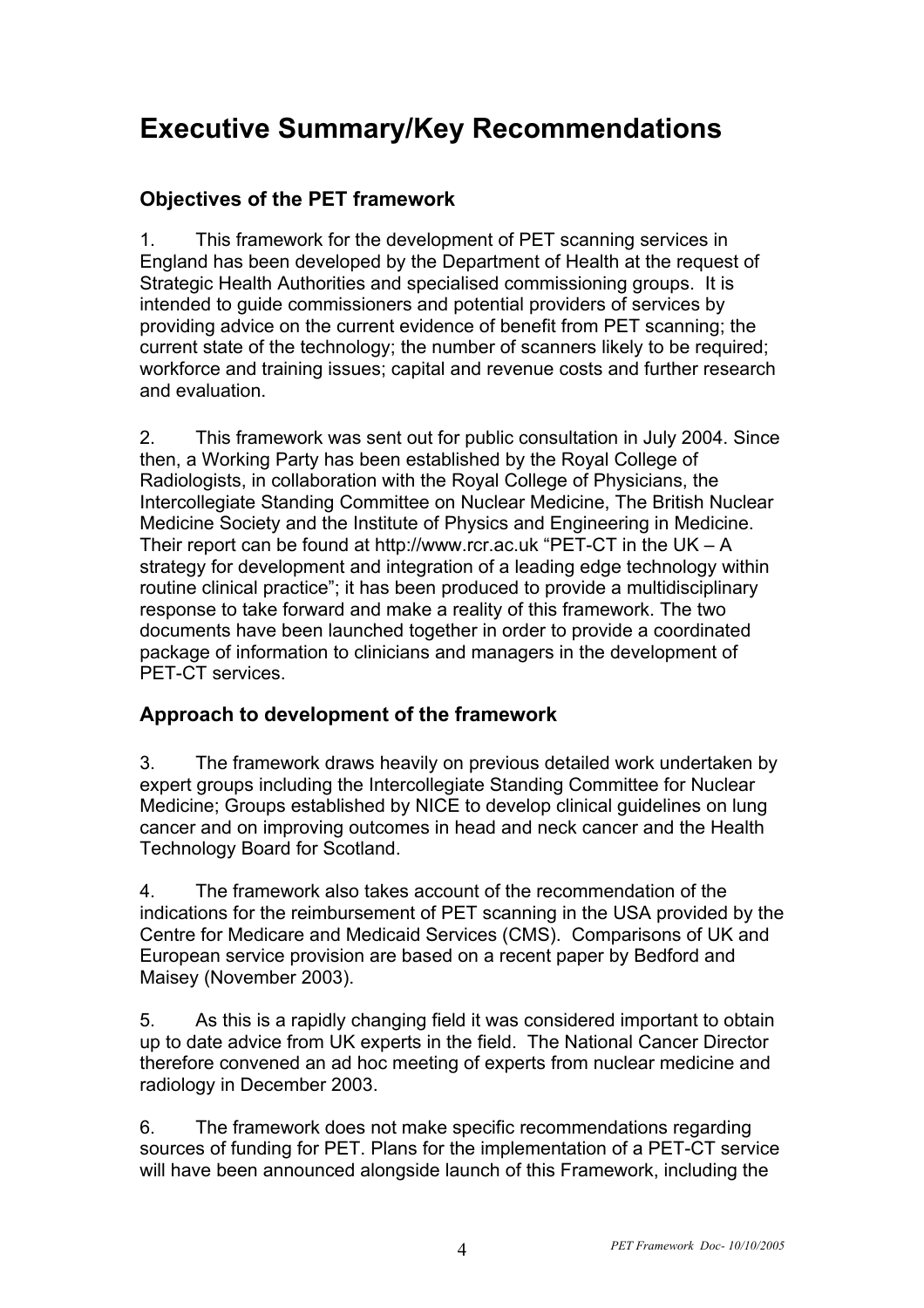procurement of a number of PET-CT scans from the Independent Sector as well as the availability of capital to support local schemes. Strategic Health Authorities working with PCTs, specialised commissioning groups, cancer networks and NHS Trusts will need to consider the relative merits of different public/private sector funding and management approaches.

## **Clinical applications of PET and evidence of benefit**

7. The evidence of benefit from PET scanning is now sufficiently robust to support the establishment of facilities across the country, so that all appropriate patients can have access to this technology. Expert advice indicates that in the immediate future cancer will account for around 85 - 90% of PET scanning utilisation, with much smaller numbers of scans being required for neurological and cardiac conditions.

8. Within cancer the evidence of benefit from PET is strongest for patients with lung cancer, lymphoma and colorectal cancer. However, evidence is also accumulating of benefit from PET for head and neck cancer, oesophageal cancer, brain tumours and a range of less common cancers. The NICE guideline for the diagnosis and treatment of lung cancer published in February 2005 made a key recommendation that every cancer network must have rapid access to PET scanning for staging disease.

9. Within each of the cancers it is possible to identify specific indications for the use of PET. These can include initial diagnosis; determining the extent of spread of disease (including assessment of the suitability of patients for radical surgery); establishing response to therapy and the presence of residual disease after treatment and detection of recurrent disease.

## **Number of scans required per annum**

10. Based on the current evidence and consensus among experts, **provision should be made for around 40,000 scans p.a. across England for cancer over the next 3 - 5 years (i.e. around 800 scans per million population)**. This figure is likely to rise further as the research evidence grows stronger and encompasses more cancer types and indications. The RCR working party report also anticipates increased indications.

## **Current provision of PET services in the UK and Europe**

11. In August 2005 there were seven fixed-location full-ring PET- CT scanners routinely available for NHS patients in England and one PET scanner (Hammersmith), six of which are located in London and the South East. The scanner located at Mount Vernon in Middlesex is provided by charitable funds and the surplus earned from private scans is used to reduce costs of NHS scans, it is run by NHS staff. There are a further two fixedlocation private scanners in London and three privately managed mobile scanners which provide some services for NHS patients across the UK. There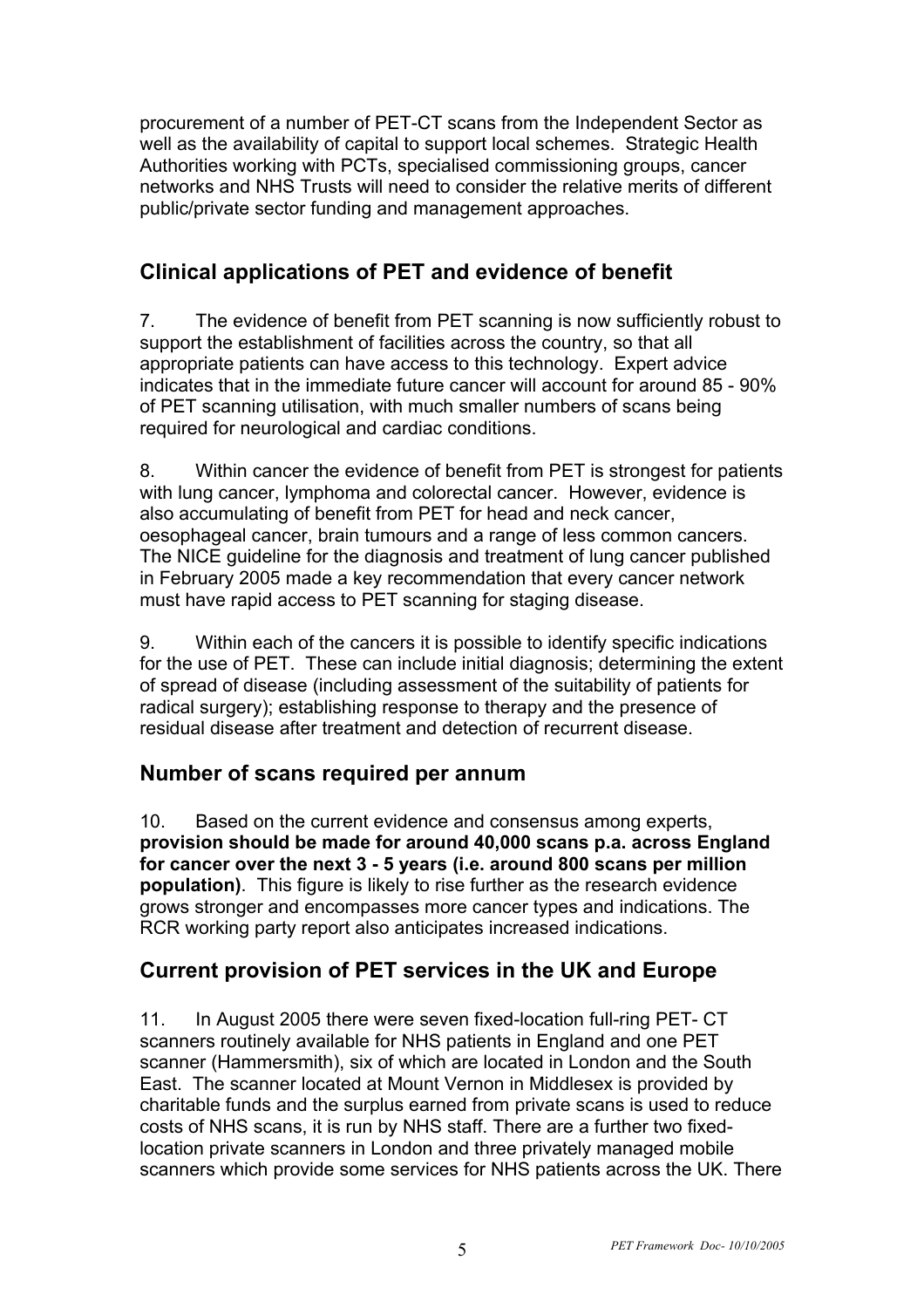is also now a permanently sited mobile facility at Guildford. In addition to the above there are at present three institutions with PET facilities dedicated to research. These are in Cambridge, Manchester and Hammersmith.

12. The provision of PET facilities in the UK compares unfavourably with that of most other Western European countries, where PET is now an accepted technology for the management of patients with cancer. Five European countries already have at least one scanner per 2 million population, compared with around one per 5 million in the UK (including private scanners, but excluding research scanners). France with a similar population to that of the UK has recently committed to providing 75 PET scanners.

## **Advice on technology**

13. PET-CT scanners combine the functional imaging advantages of PET with the anatomical detail shown by CT. PET-CT scanners also have higher patient throughputs than existing PET scanners. There is a clear consensus amongst experts that combined PET-CT scanners have considerable advantages over fused images from separate PET and CT scanning facilities. While gamma camera PET may have value, the technology is currently inferior to dedicated PET scanners and is unlikely to have the same versatility. **PET CT is therefore recommended for future installations where clinical applications are the agreed priority. This document is intended to address dedicated or full-ring PET.** 

14. In the more immediate term as a potential interim solution we can envisage a role for mobile PET-CT scanners which could be run by private sector providers. Mobile PET-CT would not be able to provide the same capacity as fixed site scanners and there are particular health and regulatory requirements associated with this modality.

## **Overall requirement for scanners and their location**

15. A throughput of 2000 - 2500 scans per annum for individual scanners is considered reasonable as a basis for planning for PET-CT scanners, which are to be used predominantly to provide a clinical service based on  ${}^{18}F$  -Fluorodeoxyglucose  $(^{18}F-FDG)$ . This figure does not include scanning time for research into new applications of the technology (Phase I/translational research).

16. Development of clinical PET-CT services outside London should therefore be a high priority. **It is recommended that where individual facilities are established, they should serve populations of around 2.5m people.** 

17. **Some further development is also likely to be needed in London and the South East**, given the fact that some of the existing facilities generally have lower throughput than current PET-CT scanners.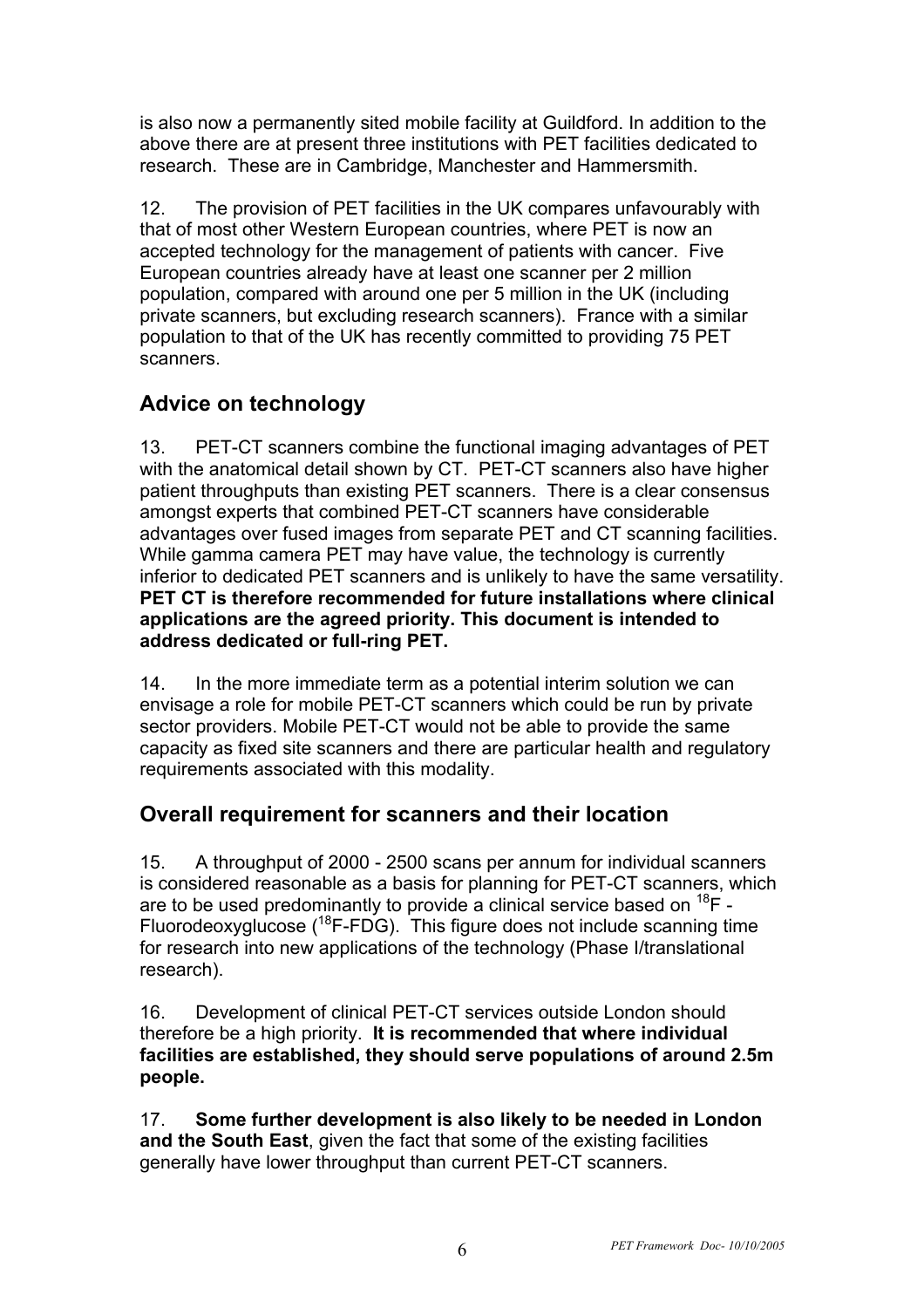## **Cyclotrons (radiopharmacy production units)**

18. A network of cyclotrons will need to be established across the country to produce the radio-pharmaceuticals required for PET scanning. One cyclotron can serve several facilities. For 18F-FDG scanning, cyclotrons should normally be located no more than 2 hours travelling time from the scanning facility. A total of around 6 cyclotron facilities might be sufficient to cover the clinical requirements in England, if appropriately located. Scanners which are to be used for research into new technological developments (e.g. using radiolabels with half lives of less than 2 hours) should be co-located with a cyclotron. Consideration should be given to the establishment of cyclotron services functioning on commercial principles to supply several PET scanning facilities. **It is recommended that SHAs should work together with others (including/particularly specialised commissioning groups and cancer networks) to determine the optimal location for cyclotrons, based on the proposed location of scanning facilities, both for service purposes and for research.** 

## **Workforce and training**

19 Urgent consideration needs to be given to the workforce and training implications of expanding the provision of PET-CT in this country. Further work is being undertaken to take forward the recommendations from the RCR Working Party report. At a local level commissioners and providers should work closely with Workforce Development Confederations to ensure training requirements are met.

## **Research and Evaluation**

20. Ongoing research and evaluation is needed to look into the benefits of PET scanning. The NHS Health Technology Assessment Programme is currently conducting a rapid review of the research evidence to establish a baseline for determining future research priorities. Research should be coordinated through the National Cancer Research Institute. **The NCRI has established a working party related to PET scanning.** It may be appropriate for NTRAC to take a lead on the translational aspects of research and for NCRN to take a lead on large scale Phase II/III trials. **It is strongly recommended that prospective audit of the impact of PET scanning on clinical management becomes a requirement on service providers.** 

### **Capital Costs**

21. The capital cost of installing a PET-CT scanner, including the associated building costs is likely to be around £2- 2.6m. A cyclotron facility is likely to cost around £3.5m. Planned procurement on a national basis is likely to yield some reductions on the overall cost. Private financing of PET-CT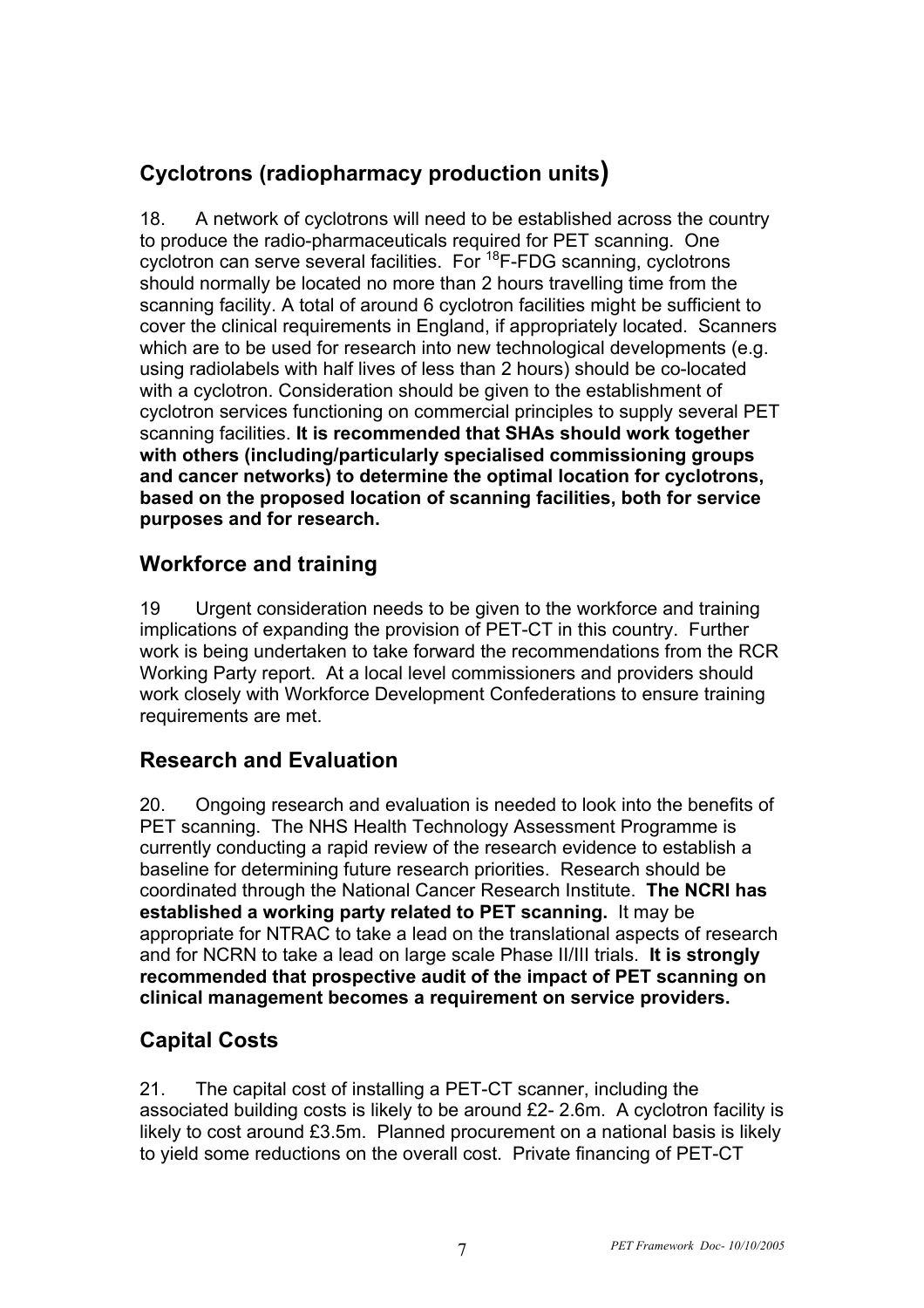scanning facilities and/or cyclotrons should also be considered. This would clearly reduce initial capital outlay, but would impact on revenue costs.

### **Revenue Costs**

22. The annual revenue costs for an individual scanner is likely to be in the region of £1.5 - £2m. Assuming a total of around 40k scans in England the total revenue cost would be in the region of £33 - £44m p.a. The cost per scan is likely to be between £750 and £1,000. The revenue cost for a PCT with average usage would be between £100 and £150k p.a.

#### **Queries on the Framework**

23. Queries about this framework should be sent to Tracy Parker, Cancer Equipment Team, Area 402 Wellington House, 133-155 Waterloo Road, London SE1 8UG or to tracy.parker@dh.gsi.gov.uk .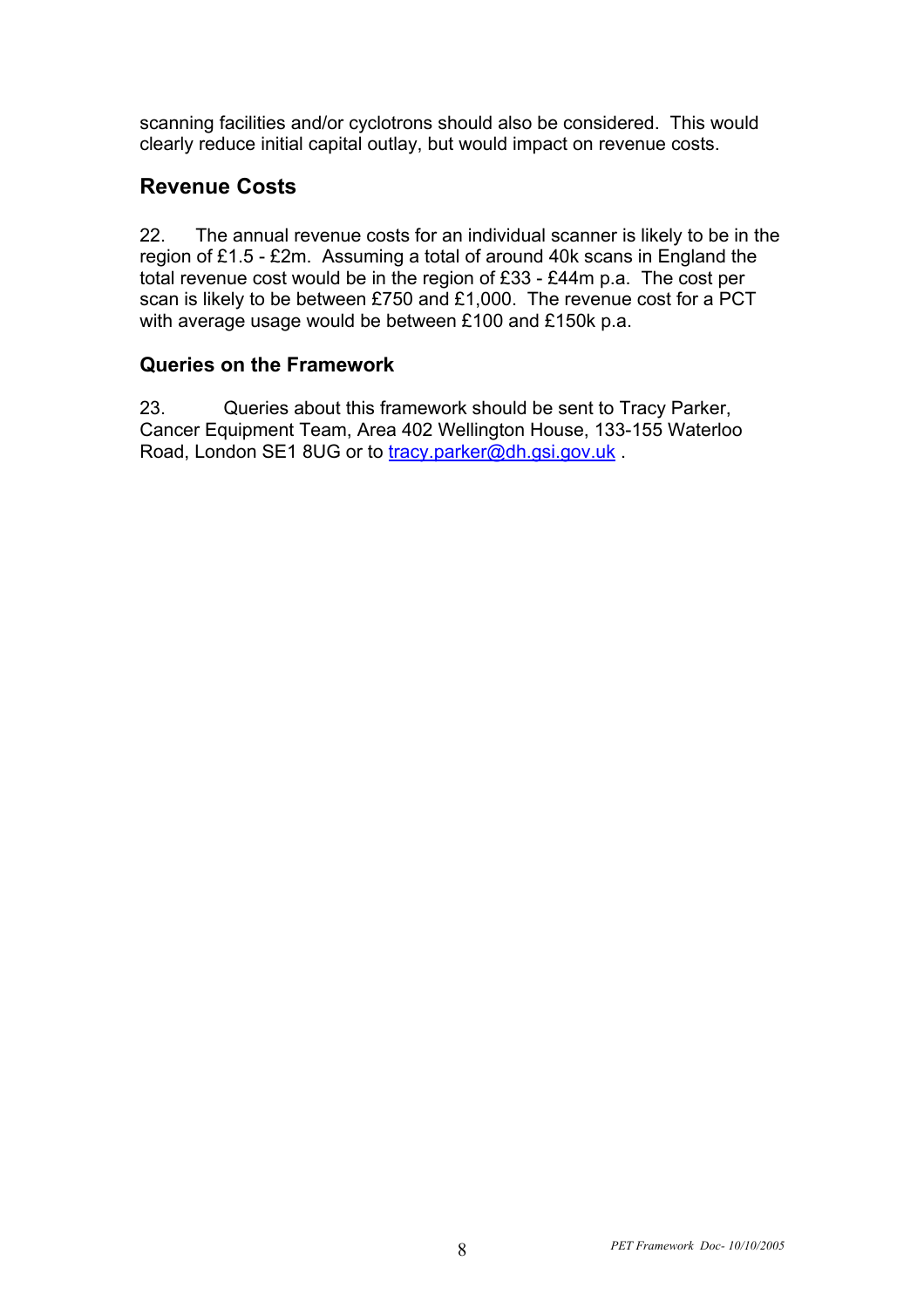## 1. **Introduction**

## **Aims and Objectives**

1.1 Positron Emission Tomography (PET) is a rapidly evolving technology with a range of potential applications in the evaluation of patients with cancer, neurological conditions and cardiac disease. Formal evaluation of the costeffectiveness of diagnostic techniques, particularly those which are developing rapidly, is notoriously difficult. The impact of diagnostic technologies on clinical outcomes may take several years to evaluate, by which time the technology may have moved on. Research findings may be difficult to interpret due to changes in approaches to treatment in the intervening years.

1.2 There has been a growing demand for the wider provision of PET services in England and increasing recognition that the UK is falling behind the USA and other European countries in relation to the establishment of PET services. Strategic Health Authorities (SHAs) and specialised commissioning groups have therefore asked the Department of Health to develop a framework to inform decision making regarding the commissioning and provision of PET services.

1.3 The aim of the framework is to provide SHAs, specialised commissioners, cancer networks, Primary Care Trusts and NHS Trusts with up to date advice on:

- The current evidence relating to the benefits of PET scanning for particular conditions;
- The number of scans that are likely to be needed each year for a given population over the next three to five years;
- The current state of the technology;
- Estimates of the number of scanners that are likely to be needed to meet demand and comments on their possible location;
- Workforce and training issues;
- A recommended approach to further evaluation of PET scanning through high quality research and audit;
- Indicative capital and revenue costs, both from the perspective of commissioners and providers.

### **Approach to the development of the framework**

1.4 Development of the framework has involved collation and evaluation of several different strands of evidence and advice. These include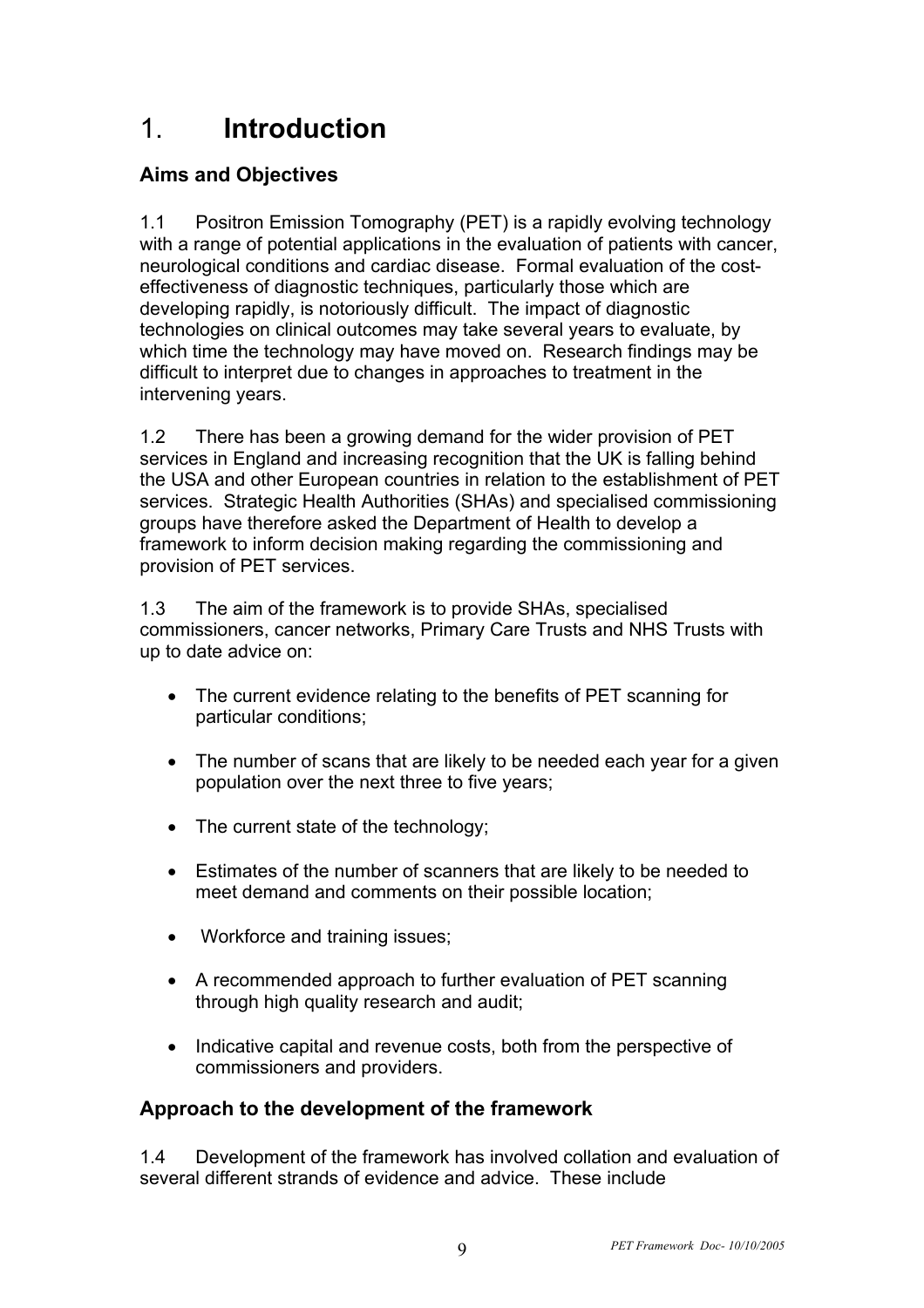- The Health Technology Assessment (HTA) report 2, undertaken in 2002 for the Health Technology Board for Scotland (HTBS) and a subsequent report on implementation of PET scanning in Scotland (October 2003). The HTA focussed largely on the clinical and costeffectiveness of PET in early stage non-small cell lung cancer (NSCLC) and in lymphoma. For NSCLC the HTA assessed clinical effectiveness by updating the literature presented by the Danish Centre for Evaluation and Health Technology Assessment (DACEHTA) in 2001, with literature published up to October 2001.
- Recommendations of the group established by the National Institute for Clinical Excellence (NICE) to develop clinical guidelines on lung cancer.
- Draft recommendations of the group currently developing 'Improving Outcomes Guidance for Head and Neck Cancers' on behalf of NICE.
- Recommendations on the indications for the reimbursement of PET scanning in the USA provided by the Centre for Medicare and Medicaid Services (CMS).
- "Positron emission tomography: A strategy for provision in the UK". This report of the Intercollegiate Standing Committee on Nuclear Medicine was published in January 2003.
- A comparison of UK and European PET service provision based on a recent paper by Bedford and Maisey (November 2003).
- The Department received over 50 responses to the consultation draft issued in July 2004 from Professional Bodies, Trusts, Cancer Networks, individual clinicians and providers.

1.5 As this is a rapidly changing field it was considered important to obtain up to date advice both on the evidence related to the benefits of PET and on current thinking related to developments in technology. The National Cancer Director therefore convened an ad hoc meeting of experts from Nuclear Medicine and Radiology in December 2003.

#### **Background on PET**

1.6 PET is a medical imaging technology that uses short lived radionuclides attached to biological molecules to produce images of metabolic processes in the body. PET can be used to visualise abnormalities of metabolism caused by disease processes such as cancer, coronary heart disease and neurological conditions. PET demonstrates biochemical or functional changes in the body, whereas other forms of imaging such as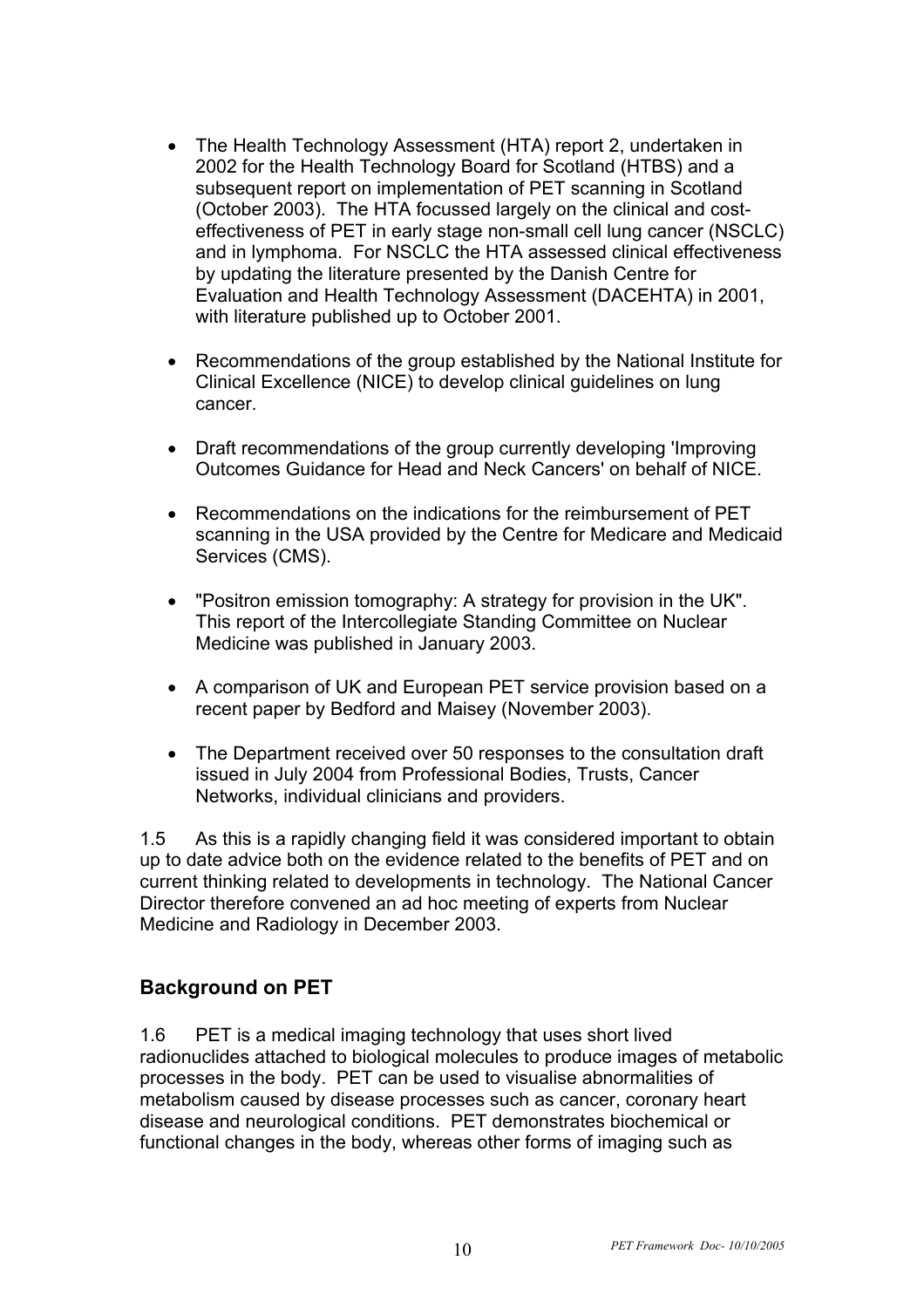magnetic resonance imaging (MRI), computed tomography (CT) and ultrasound primarily provide information on structural or anatomical changes.

1.7 The tracer most commonly used for PET imaging is  ${}^{18}F$ fluorodeoxyglucose (FDG). This can frequently highlight cancers because of their altered glucose metabolism. FDG can also demonstrate changes in other tissues, which use glucose as their main energy source (e.g. brain and cardiac muscle). FDG is also taken up by patients with other conditions like TB and infections. When patients are undergoing a PET scan using FDG it is important that they rest between the time of injection of the radionuclide and the scanning procedure in order that the radionuclide is not preferentially taken up by muscular tissues.

1.8 The radionuclides used for PET imaging are generated in cyclotrons and are then attached to the relevant biological molecule in a radiopharmacy. The half life of  ${}^{18}F$ -FDG is around two hours, which means that cyclotrons have to be located within a relatively short travelling time from the PET scanner (typically within about 2 hours).

1.9  $18F-FDG$  is the only tracer that currently has an established role in clinical practice in cancer. Other radionuclides (e.g.  $15$ O) which are the subject of ongoing research tend to have much shorter half lives. Facilities undertaking research based on radiolabels other than FDG normally need to have a cyclotron and a PET scanner co-located on the same site. Alternatives to FDG are also being developed using  $18$ F isotopes

## **2. Clinical applications and likely demand for PET**

### **Potential utility of PET for cancer**

2.1 PET scanning has a range of potential uses in the management of patients with cancer. These include:

- Initial diagnosis : Distinguishing between benign and malignant disease (e.g. in patients with solitary pulmonary nodules revealed by conventional imaging technologies);
- Staging: Assessing the extent of disease is important for the purposes of decision-making regarding different treatments. For example, in patients who appear to have early stage non-small cell lung cancer (NSCLC) on the basis of conventional imaging techniques, PET scanning may reveal spread of disease which would otherwise have been undetected. These patients can therefore be spared from radical surgery which would not be of benefit;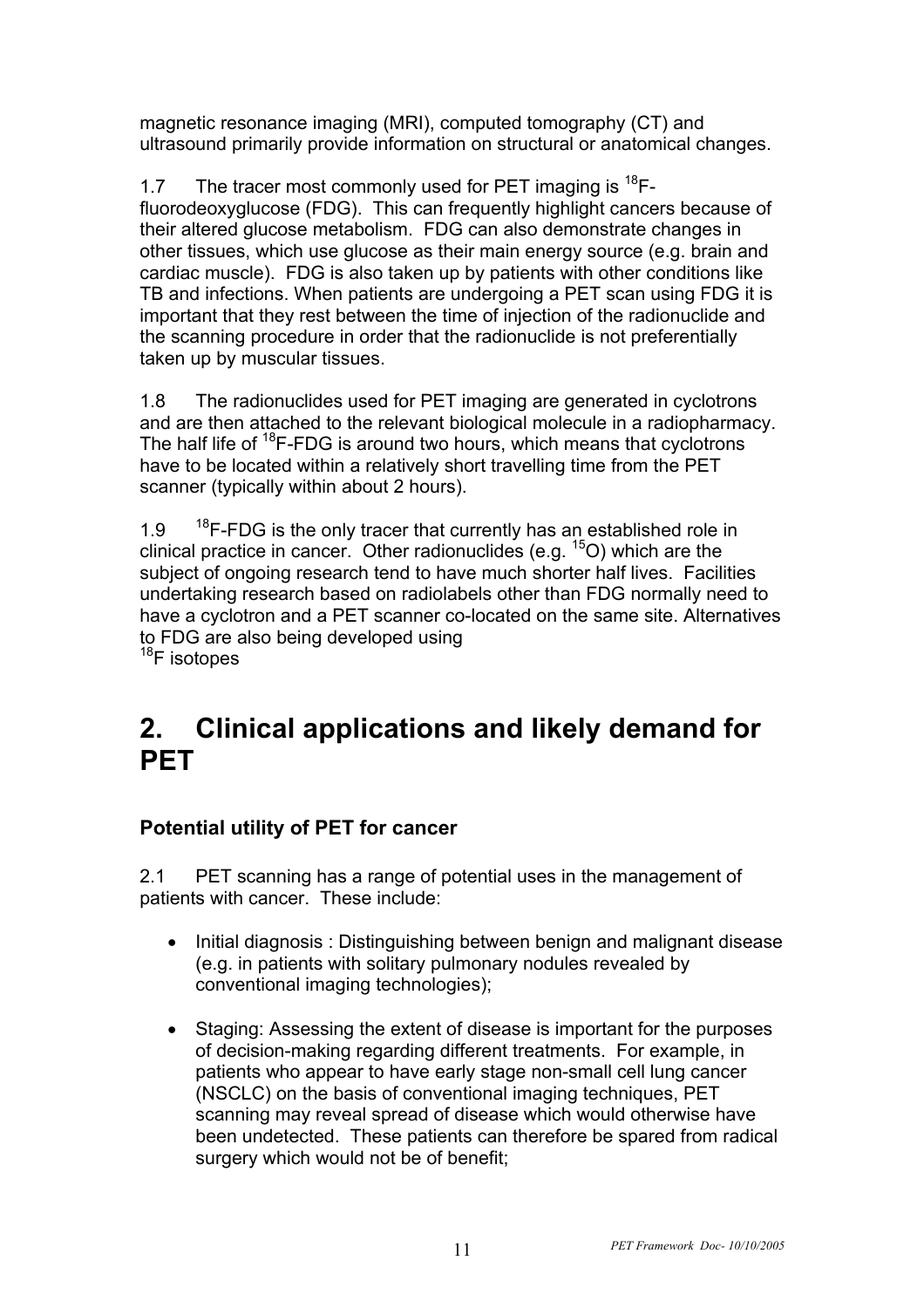- Establishing the grade of malignancy (e.g. in brain tumours);
- Monitoring the effects of chemotherapy: Changes in the biological activity of a tumour may be apparent sooner than changes in the size of a tumour, which are detected by conventional imaging techniques such as CT scanning. This may help to determine whether a change from one chemotherapy regimen to another is indicated and/or whether a different treatment modality (e.g. radiotherapy) might be of greater benefit;
- Establishing whether there is residual/active disease at the completion of a planned course of chemotherapy or radiotherapy;
- Establishing whether disease has recurred and the site of recurrence (e.g. when tumour markers are rising);
- Identifying the primary site of a tumour (e.g. to enable a biopsy to be taken) when there are strong clinical indications of the presence of cancer, but the site is unknown;
- Treatment planning for radiotherapy.

#### **Potential uses of PET for other diseases**

2.2 PET scanning has potential applications in cardiology, neurology and neuropsychiatry. In cardiology PET may be used to assess poor ventricular function in patients being considered for revascularisation and to determine the extent to which myocardium is "hibernating". In neurology, PET may be used to determine the focus of epilepsy in patients being considered for neurosurgery. However, the use of PET in cardiology and neurology is generally less well established than its use in oncology. It is generally agreed that around 85-90% of the use of PET scanning currently relates to cancer.

#### **Applications related to individual cancers**

2.3 A detailed assessment of the research evidence related to the clinical and cost-effectiveness of PET scanning for individual cancers is beyond the scope of this framework. It is now widely accepted that the evidence of benefit (based on sensitivity/specificity analysis of PET compared with other imaging modalities) is now sufficiently robust to support the establishment of PET facilities across the country, so that all appropriate patients can have access to the technology. The aim of this section of the framework is to summarise for service planners and commissioners those applications for which the current evidence of benefit is strongest and to highlight areas for which evidence of benefit is accumulating and for which services are likely to be needed within a very few years.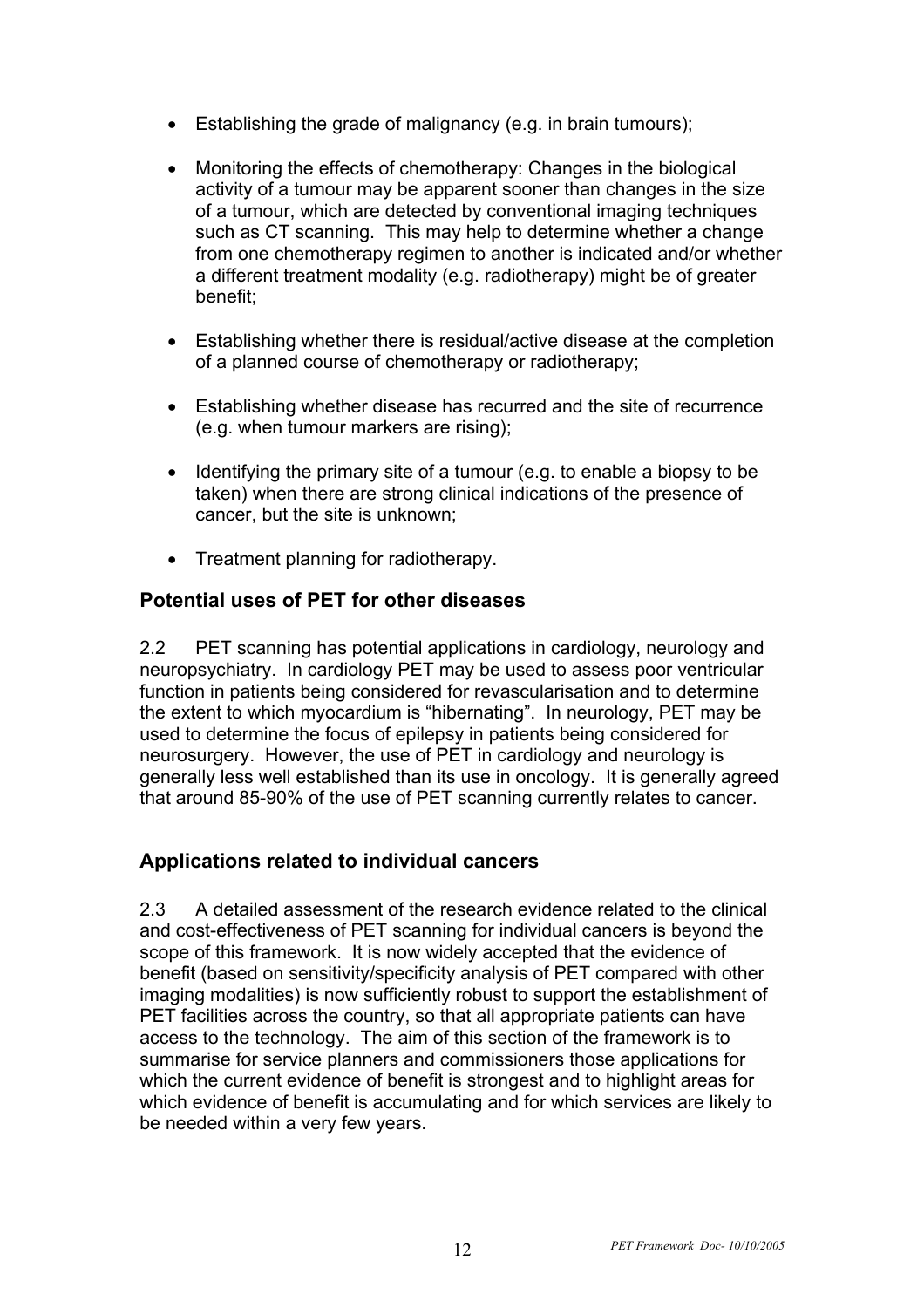2.4 Within cancer the evidence of benefit is strongest for lung cancer, lymphoma and colorectal cancer. Evidence of benefit is accumulating for head and neck cancer and oesophageal cancer, and a range of less common cancers including brain tumours, melanoma, paediatric cancers, sarcoma, teratoma and thyroid cancer.

2.5 In the United States of America, the centre for Medicare and Medicaid Services (CMS) currently endorses reimbursement of PET scanning for a range of indications related to lung cancer, lymphoma, colorectal cancer, melanoma, oesophageal cancer and head and neck cancer. CMS also endorses reimbursement for the location of a seizure in pre-surgical patients with epilepsy and for the assessment of myocardial viability after an equivocal single photon emission computed tomography (SPECT) study.

2.6 The Health Technology Assessment undertaken in Scotland (based on research evidence to October 2001), concluded that the most compelling evidence of cost-effectiveness related to the restaging of patients with Hodgkin's Disease, a form of lymphoma. Although the cost-effectiveness model was restricted to Hodgkin's Disease the authors concluded that the significant benefits of PET are likely to be applicable to patients with non-Hodgkin's lymphoma.

2.7 In relation to lung cancer, the recommendations from the clinical guidelines development group established by NICE are that PET scanning should be made available for the following indications:

- An FDG-PET scan should be performed to investigate solitary pulmonary modules in cases where a biopsy is not possible or has failed.
- Patients who are staged as candidates for surgery on CT should have an FDG-PET scan to look for involved intrathoracic lymph nodes and distant metastases.
- Patients who are candidates for radical radiotherapy on CT should have an FDG-PET scan.
- Every cancer network must have a system of rapid access to FDG-PET scanning.

2.8 The recommendations from the NICE lung cancer guideline development group recognise that other indications for PET scanning within lung cancer may become common practice in the future. These include: monitoring for recurrence of disease; radiotherapy planning; staging of small cell lung cancer and hypoxia imaging.

2.9 The report of the Intercollegiate Standing Committee on Nuclear Medicine (ISCNM) published in January 2003, emphasised the fact that the largest influence of PET has been in the management of lung tumours, colorectal tumours and lymphoma. The report provides an extensive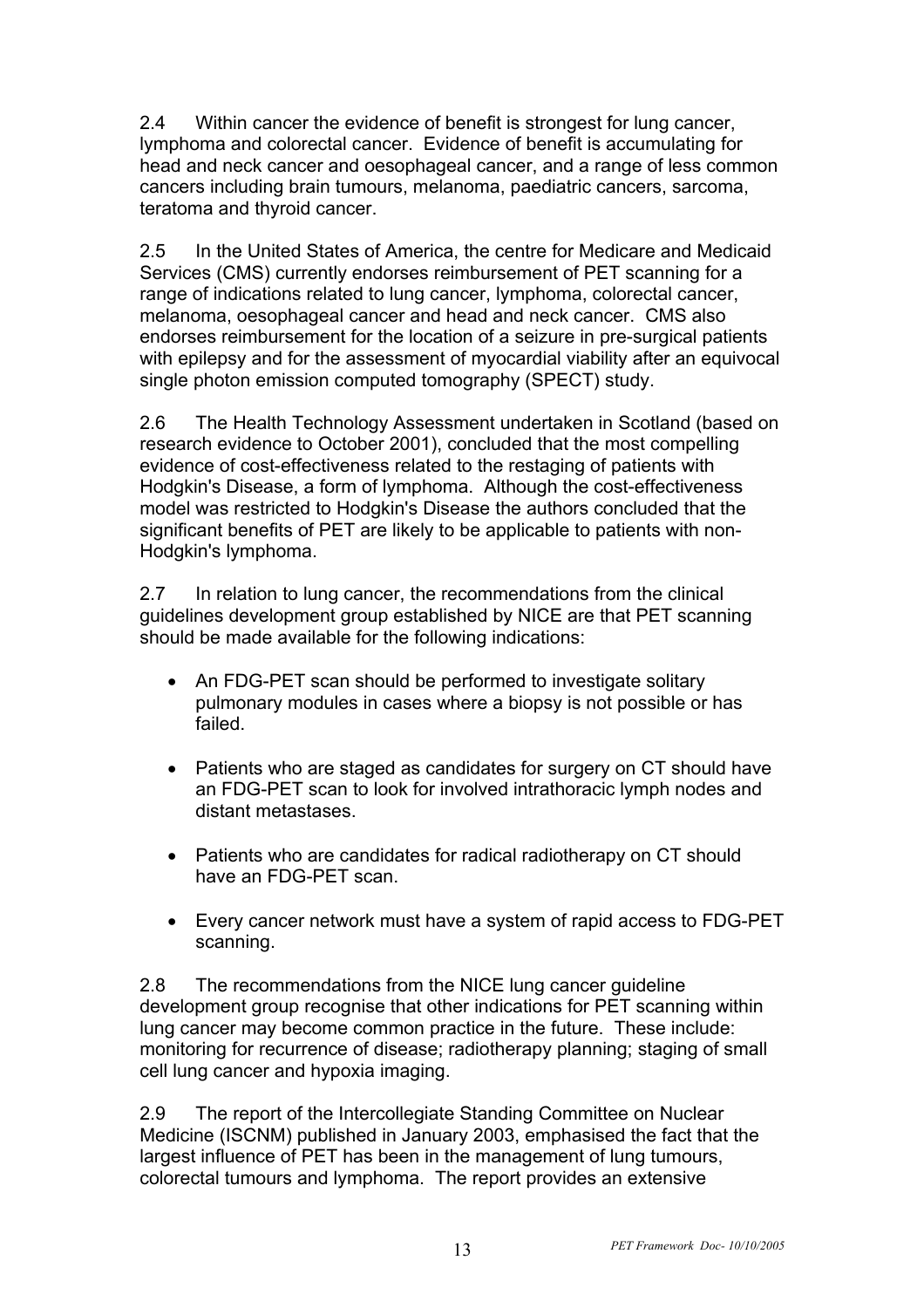bibliography related to each of these tumours and on the emerging research evidence relating to oropharyngeal (head and neck), oesophageal, breast and testicular malignancies.

2.10 The ISCNM report provides a table of clinical indications for PET scanning, with the strength of supporting evidence being classified as follows:

|  |  | Randomised controlled trials, meta-analysis, systematic review |
|--|--|----------------------------------------------------------------|
|--|--|----------------------------------------------------------------|

- B : Robust experimental or observational studies
- C : Other evidence where the advice relies on expert opinion and has the endorsement of respected authorities

2.11 A modified version of this table is shown at Annex A. This is confined to cancer related indications and excludes indications for which the evidence is at Level C.

#### **Estimates of demand for PET in cancer**

2.12 An ad hoc group was convened by the National Cancer Director in December 2003 to consider a range of issues in relation to future developments of nuclear medicine in England. This included experts from the Royal College of Physicians, the Royal College of Radiologists, the British Nuclear Medicine Society and the Institute of Physics and Engineering in Medicine.

2.13 The group, inter alia, considered the future development of PET services in England. The strength of evidence related to each potential cancer indication was briefly reviewed and an estimate of likely demand for each indication was made, based on the proportion of all patients with each of the relevant cancers who might be appropriate for one or more PET scan.

2.14 Estimates of demand for cancer related PET scans, based on the advice of the ad hoc group and on subsequent discussions with the developers of NICE guidance, are presented in Annex B. Figures for individual cancers are necessarily 'broad brush', but the composite figure of 40,000 scans p.a. across England is considered to provide a reasonable basis for service planning. As noted earlier, this figure is likely to increase as the evidence of benefit becomes stronger for some indications over coming years. The three cancer types for which the evidence is currently strongest (lung cancer, colorectal cancer and lymphoma) account for 30,000 of the estimated total requirement for 40,000 scans p.a.

2.15 Given the consensus amongst experts that cancer related indications are likely to account for 85 - 90% of the total requirement for PET scans, it may be reasonable to anticipate an additional requirement of around 4,000 – 6,000 scans p.a. for other conditions.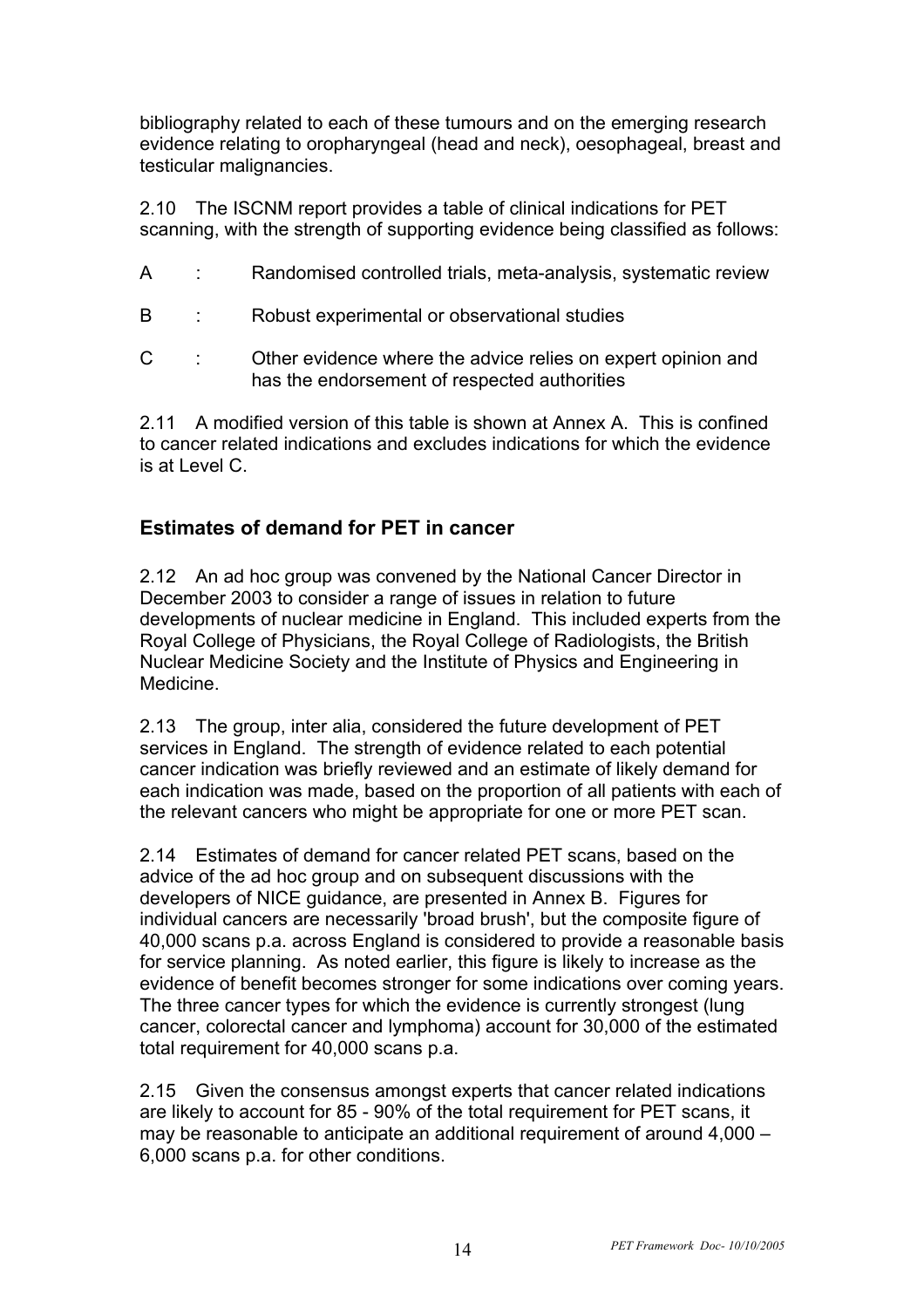## **3 Current provision of PET services in UK and Europe**

## **PET services in England**

3.1 The current provision of PET scanning services and cyclotron facilities is shown in Annex C. Seven fixed-location scanners are routinely available for NHS patients. (6 PET CT, 1 PET). These scanners are mostly located in London and the South East. The facility in Birmingham has been scanning patients since July. The scanner located at Mount Vernon hospital in Middlesex is run using charitable funds, but is largely used for NHS patients.

3.2 In addition to the scanners mentioned above there are two private scanners in London, 1 private scanner in Guildford and three privately managed mobile scanners, which provide some services for NHS patients across the UK.

3.3 There are three PET institutions in England dedicated to research. These are located in Cambridge, Manchester and Hammersmith with one, two and two scanners respectively.

3.4 A further six NHS PET CT facilities are currently under development in England, these are planned for Preston, Nottingham, Bristol, London, Plymouth and a further charitable scanner at Cheltenham. Some plans are less well advanced, all are at differing stages of the contractual process. Outline plans for new PET-CT services are in preparation at other trusts in England. A further 25 thousand scans will be purchased per annum over the next five years as part of the Wave 2 Diagnostic Independent Sector procurement programme. These will be sited to assist local plans and strategies to achieve the estimated PET-CT requirement of 800 scans per million head of population.

3.5 There are six cyclotron facilities currently operating in England (two in London; one in Hertfordshire; one in Liverpool, one in Keele and one in Cambridge). Plans are also in place in support of PET-CT developments identified in 3.4, though these are yet to be finalised.

## **PET services in Scotland, Wales and Northern Ireland**

3.6 There is currently one PET facility (scanner and cyclotron) in Scotland, located in Aberdeen. This is primarily intended for research.

3.7 Business cases are in preparation in the three regional cancer groups which will determine the pattern of medium term provision.

3.8 The Welsh Assembly Government is considering the development of PET services for Wales, taking into account both clinical and research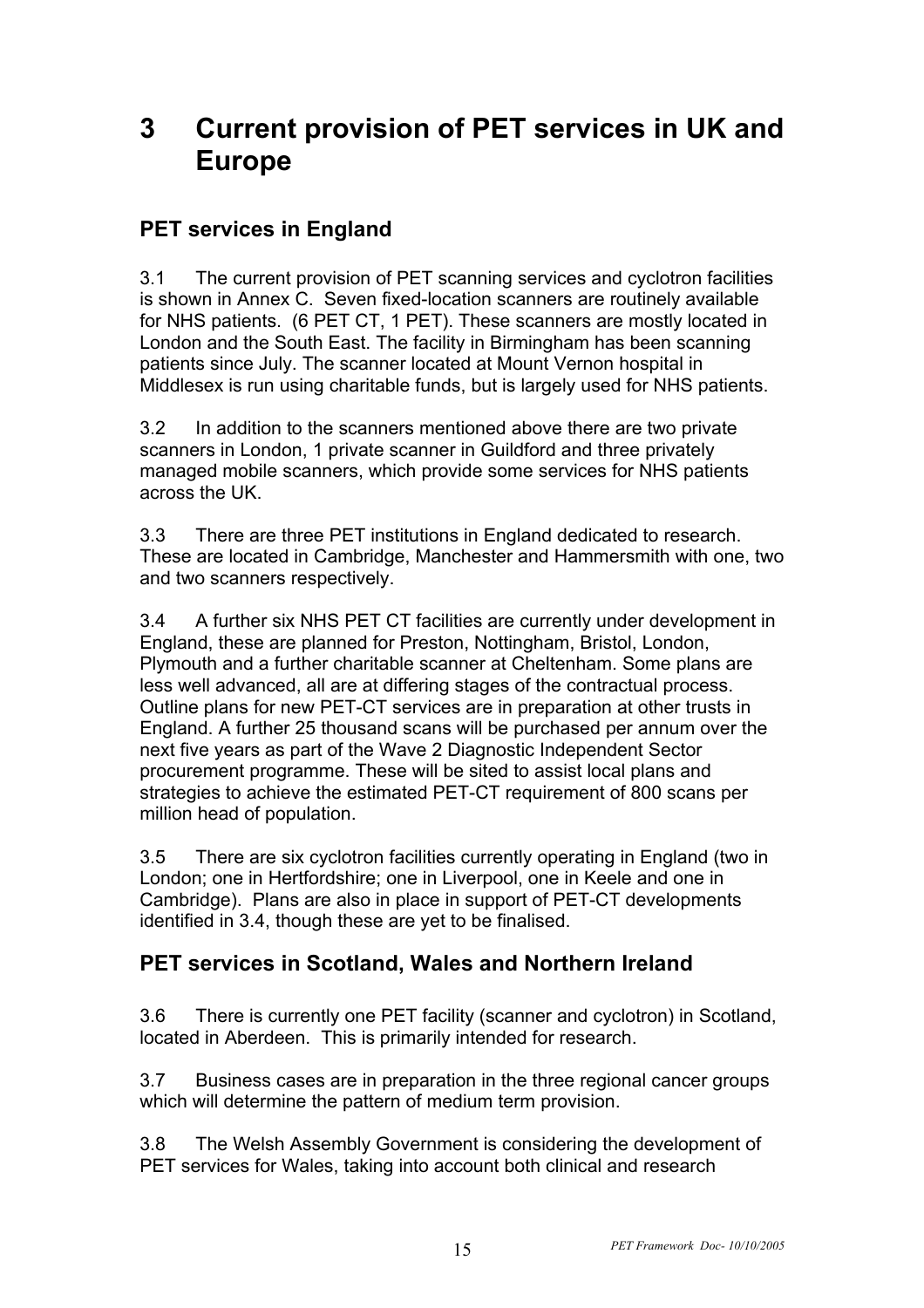interests. A cyclotron facility in Cardiff has been proposed and is being considered.

3.9 A PET-CT scanner was installed at the Royal Victoria Hospital in Belfast in 2003. Isotopes are provided by a commercial supplier in Dublin.

## **PET services in Europe**

3.10 Comparative figures related to the provision of PET services in the UK and Europe are shown at Annex D. These figures are based on a report by Bedford and Maisey (Nov 2003). The current provision of PET facilities in the UK compares unfavourably with that of most other Western European countries. Five European countries (Belgium, Germany, Austria, Sweden and Denmark) already have at least one scanner per two million population. This compares with around one per five million in the UK (including private scanners, but excluding research scanners). France, which has a similar population to that of the UK has recently committed to providing 75 PET scanners.

## **4 Current advice on technology**

4.1 The technology related to PET scanning is advancing rapidly. Up to date advice was therefore sought from experts during the development of this framework in relation to the following issues:

- The relative merits of combined PET-CT scanners and standalone PET and CT facilities.
- The relative merits of fixed-location and mobile PET (or PET-CT) scanners.
- The requirements for cyclotrons and radiochemistry facilities.

4.2 There is a clear consensus amongst experts that combined PET-CT scanners have considerable advantages over fused images from separate PET and CT scanning facilities. PET-CT scanners combine the functional imaging advantages of PET with the anatomical detail shown by CT. In addition the throughput of the current generation of PET-CT scanners is considerably higher than that of existing PET scanners and throughput is set to increase further with the next generation of PET-CT scanners This will have an impact on facilities in terms of the requirement for patient change facilities, patient handling spaces and revenue costs. This means that fewer scanners would be needed to meet national requirements. Combined PET-CT is considered both to be the most cost-effective solution and to have advantages in relation to workforce and training requirements.

4.3 The advantages of mobile PET-CT scanners are that they can be commissioned relatively rapidly (either by the NHS or private sector) and they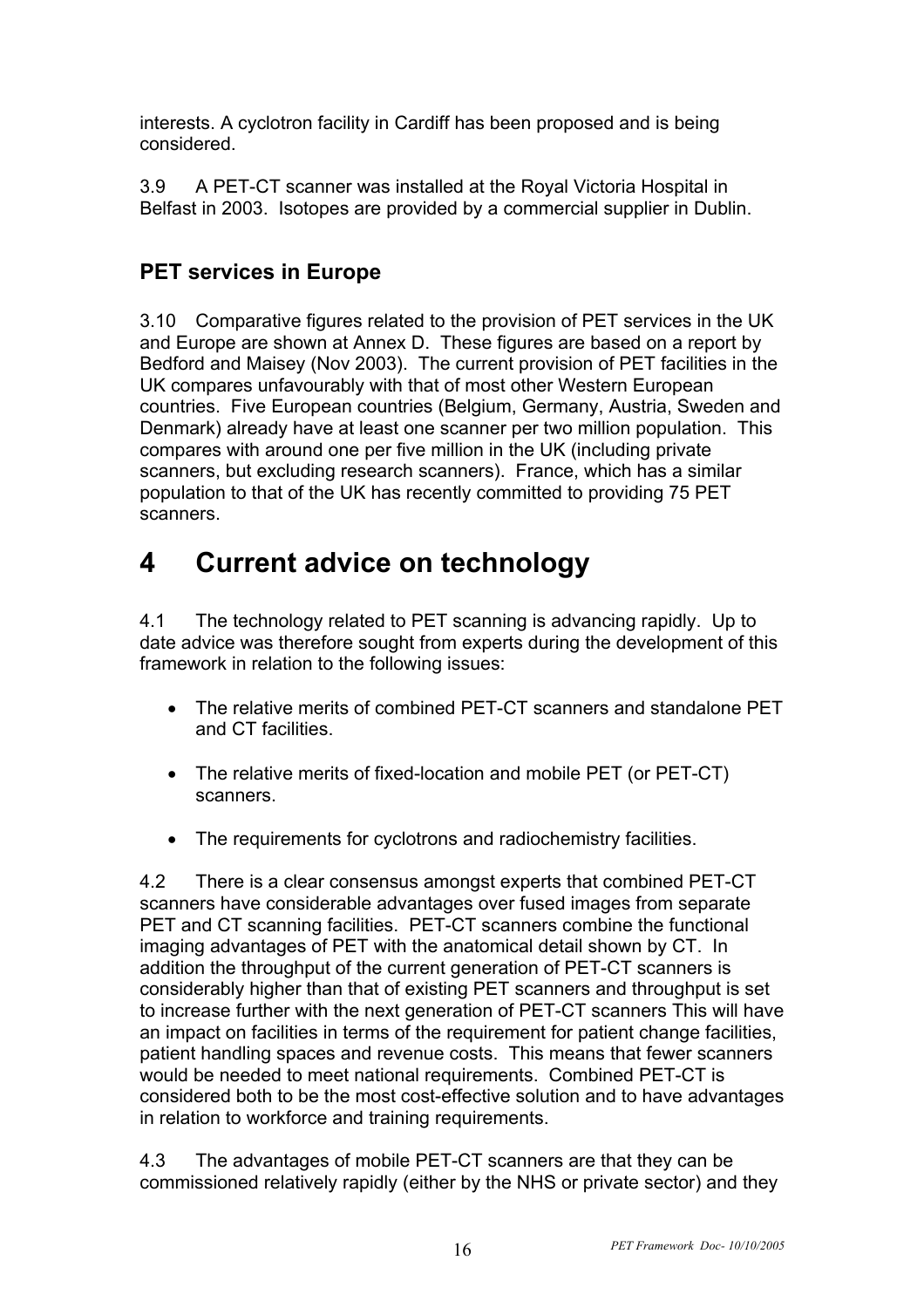can move from one location to another to meet local needs. However, the throughput of mobile scanners is likely to be considerably lower than that of fixed-location scanners. In part, this relates to the requirement for patients to remain immobile close to the scanner between injection of the radionuclide and scanning (and space is limited in mobile scanners).

4.4 The consensus view of experts is that new PET-CT developments should largely be based on fixed-location scanners. These should normally be co-located with a cancer centre. A case can, however, be made for providing services based on mobile scanners while fixed scanners are being commissioned and installed (see the RCR Working Party report).

4.5 For clinical PET-CT services based on FDG it is acceptable for radioisotopes to be provided by a cyclotron/radiochemistry facility located up to about two hours travelling time from the scanning facility.

4.6 It is anticipated that the clinical requirements for PET services in England could be met by the establishment of a network of around six cyclotron facilities across England.

## **5 Overall requirements for clinical PET services and their location**

5.1 A throughput of around 2,000 - 2500 scans per annum from an individual machine is considered reasonable as a basis for planning for PET-CT scanners providing a clinical service based on  ${}^{18}$ F-FDG. An additional 4,000 – 6,000 scans could probably be justified to take account of non-cancer related work.

5.2 The figure of 40,000 does not take account of scanning time for research into new applications of the technology (Phase I/translational research). It does, however, include some scanning time related to Phase II/III studies of relatively new indications for FDG-PET (Annex B). It is also anticipated that high quality prospective studies will also be undertaken on the impact on clinical management of all patients undergoing PET scanning (see Section 7).

5.3 The planning of new facilities will need to take account of the current location of PET facilities and the fact that most existing facilities are based on PET scanners with lower throughput than the current generation of PET-CT scanners.

5.4 Development of clinical PET-CT services outside London should therefore be given a high priority. It is recommended that facilities should serve populations of around 2.5 million.

5.5 Some further development is recommended in London and the South East.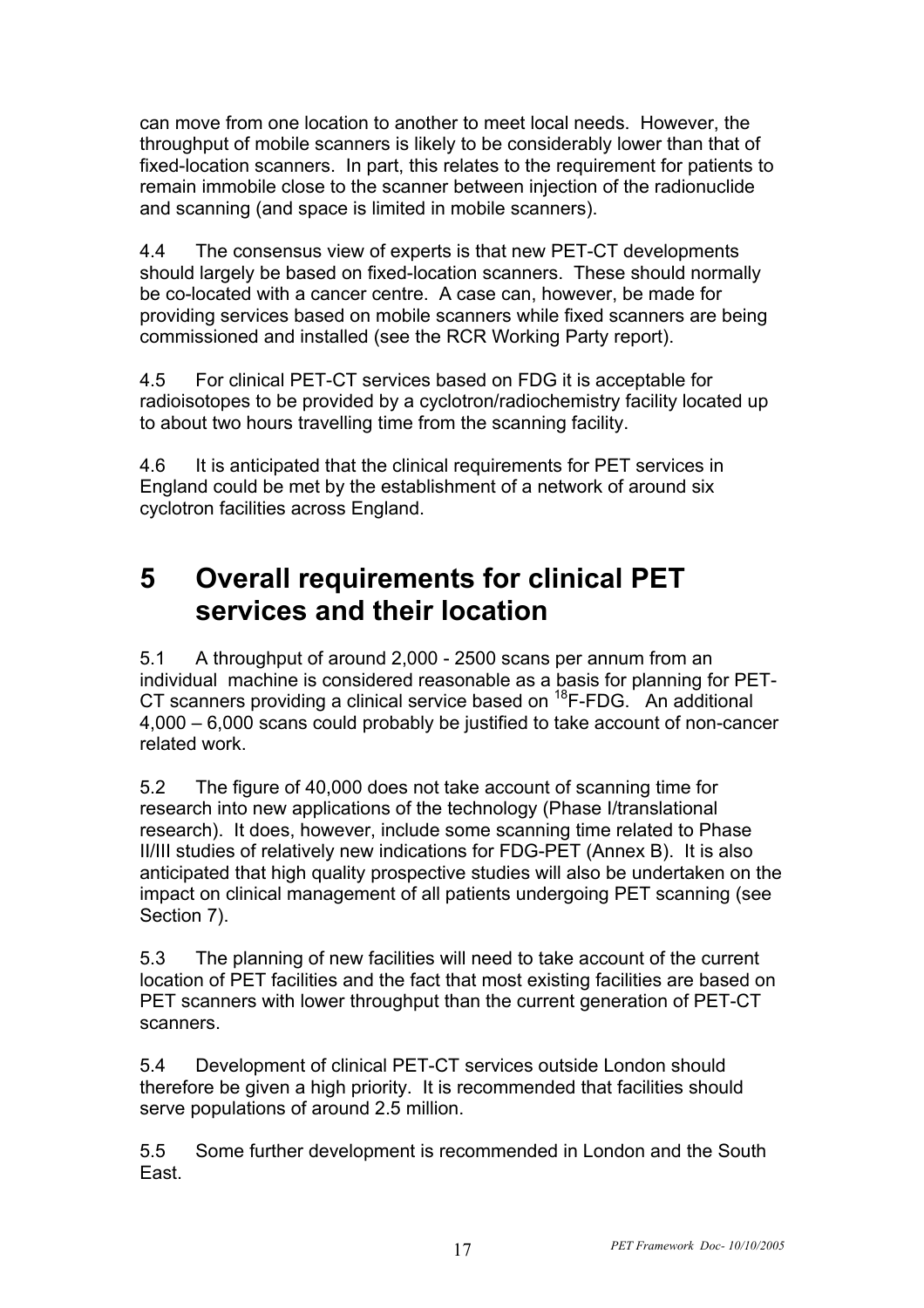5.6 It will be important to ensure broad geographical coverage across the country. SHAs, PCTs, specialised commissioning groups and cancer networks have been working together to ensure the appropriate location of facilities/ provision of scans. The Department of Health has been facilitating this process by providing advice, coordination of information and planning for that purpose.

5.7 It is anticipated that a total of around six cyclotron facilities (including radiopharmaceutical preparation) will be sufficient to cover the clinical requirements for PET in England, if appropriately located, taking account of geographical communication links. Consideration should be given to the establishment of services functioning on commercial principles to supply several scanning facilities.

5.8 It is recommended that SHAs should work together (and with the Department of Health) to determine the optimal location for cyclotron and radiochemistry facilities. Account will need to be taken of any proposals for the development of further research.

## **6 Workforce and Training**

6.1 Effective implementation of this framework will require concerted efforts both at a national and at a local level to ensure that appropriately trained staff are available to deliver the service.

6.2 Interpretation of PET-CT images will require skills both in radionuclide imaging and in cross-sectional anatomical imaging. The RCR lead Working Party Report has addressed some of these issues and the DH will be working with them to further develop their recommendations.

6.3 In addition to medical staff, PET-CT facilities will need radiographers and/or nuclear medicine technicians, medial physicists, together with nursing, administrative, secretarial and portering support. At a local level commissioners and providers will need to work with workforce development confederations and appropriate professional bodies to ensure that staffing and training requirements are met.

6.4 Cyclotron and radiochemistry facilities will need the following expertise: medical physicist(s), medical physics technician(s), radiochemist(s) and radiopharmacy technician(s).

## **7 Research and Evaluation**

7.1 Research associated with PET scanning can be considered at several different levels, each of which would bring benefits to NHS patients: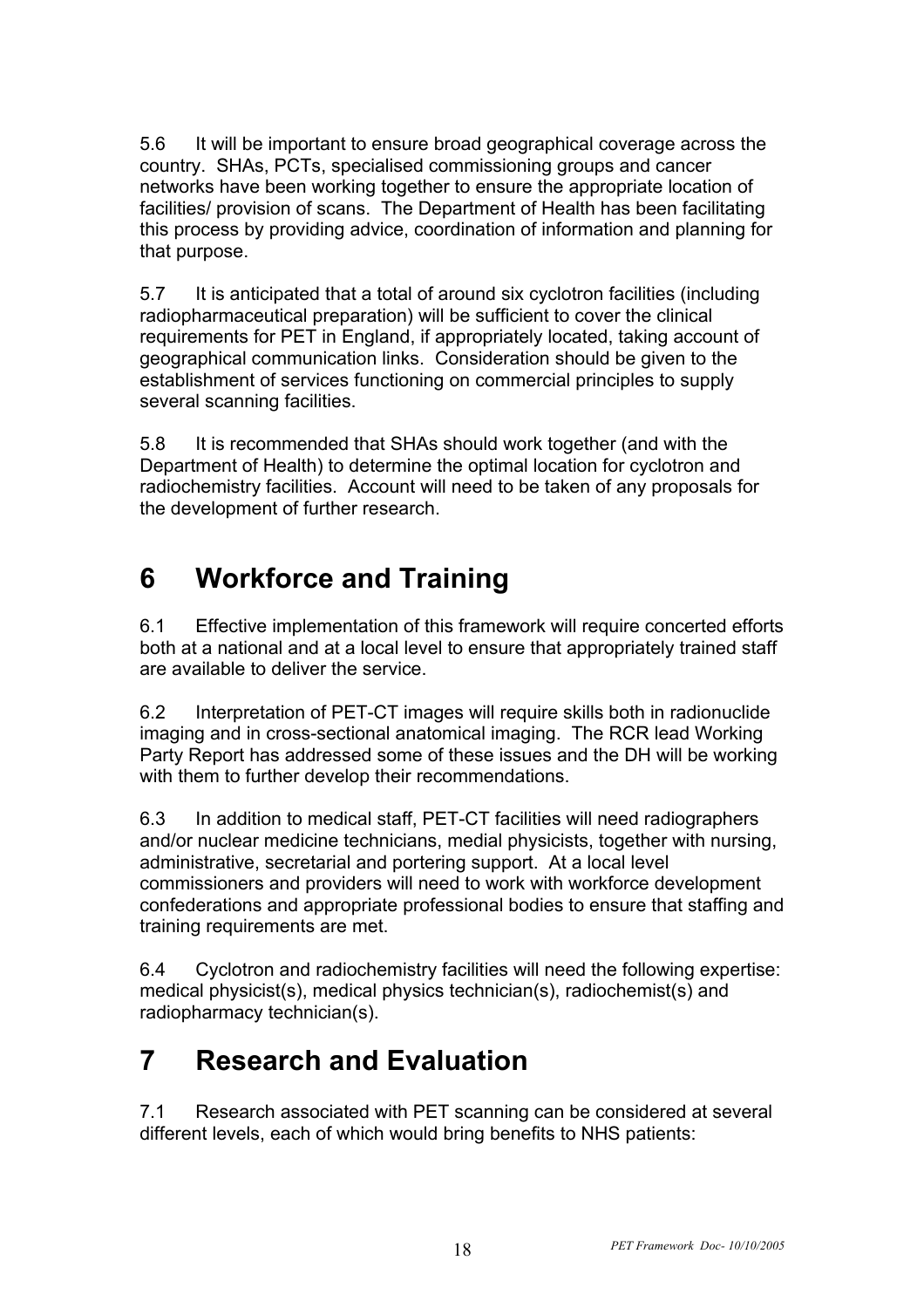- Phase I/ translational research into new applications of radiopharmaceuticals. Because of the short half-lives of some potential radiolabels, this type of research generally requires cyclotron and scanning facilities to be co-located on a single site.
- Early Phase (I/II) studies of existing technologies (e.g.  $^{18}$ F-FDG) applied to cancer types and indications which have not previously been evaluated.
- Phase III randomised controlled trials of the clinical and costeffectiveness of FDG PET-CT. It should be noted that these types of study are extremely difficult to conduct for new imaging technologies.
- Large scale prospective audits of the impact of FDG-PET scanning on clinical management and outcomes in areas where existing Phase II/III studies suggest benefit.

7.2 The Department of Health has asked the NHS Health Technology Assessment Programme to undertake a rapid review of the current evidencebase related to FDG-PET for cancer. The aim of this review is to inform the commissioning of research/audit studies.

7.3 It is recommended that future research into PET scanning for cancer should be coordinated through the National Cancer Research Institute (NCRI). The NCRI has established a working group related to PET scanning. It may be appropriate for NTRAC to take a lead in coordinating the translational aspects of research and for NCRN to take a lead on large scale Phase II/III trials and prospective audits. It is strongly recommended that prospective audit of the impact of PET scanning on clinical management becomes a requirement for all service providers.

## **8 Costs**

## **Capital Costs**

8.1 The capital cost of installing a PET-CT scanner, including the associated building costs is likely to be around  $£2 - 2.6$ m. A cyclotron facility is likely to cost around £3.5m. Central procurement on a national basis is likely to yield reductions on the overall cost. Private financing of PET-CT scanning facilities and/or radiopharmaceutical provision should also be considered. This would clearly reduce initial capital outlay, but would impact on revenue costs.

### **Revenue Costs**

8.2 The annual revenue costs for individual scanners are likely to be in the region of £1.5 - £2m. To provide a total of 46k scans the total revenue cost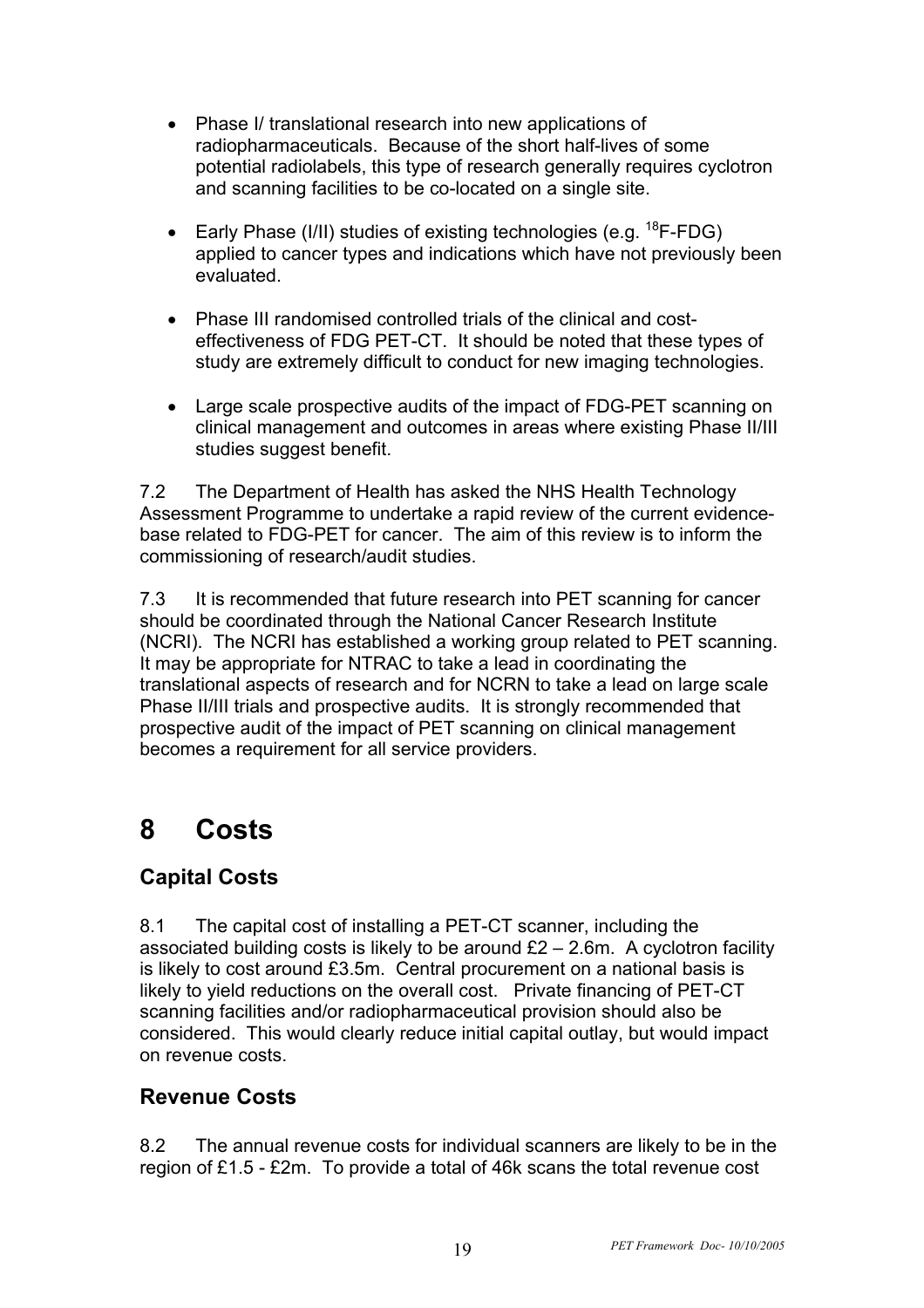would be in the region of £33 - £44m p.a. The cost per scan is likely to be between £750 and £1,000. The revenue cost for a PCT with average usage would be between £100 and £150k p.a.

8.3 The additional revenue cost of PET scanning is likely to be offset to some degree as unnecessary surgery (e.g. thoractomy, oesophagectomy) is no longer carried out following a PET scan. Such patients are likely to be offered alternative therapies including chemotherapy and radiotherapy.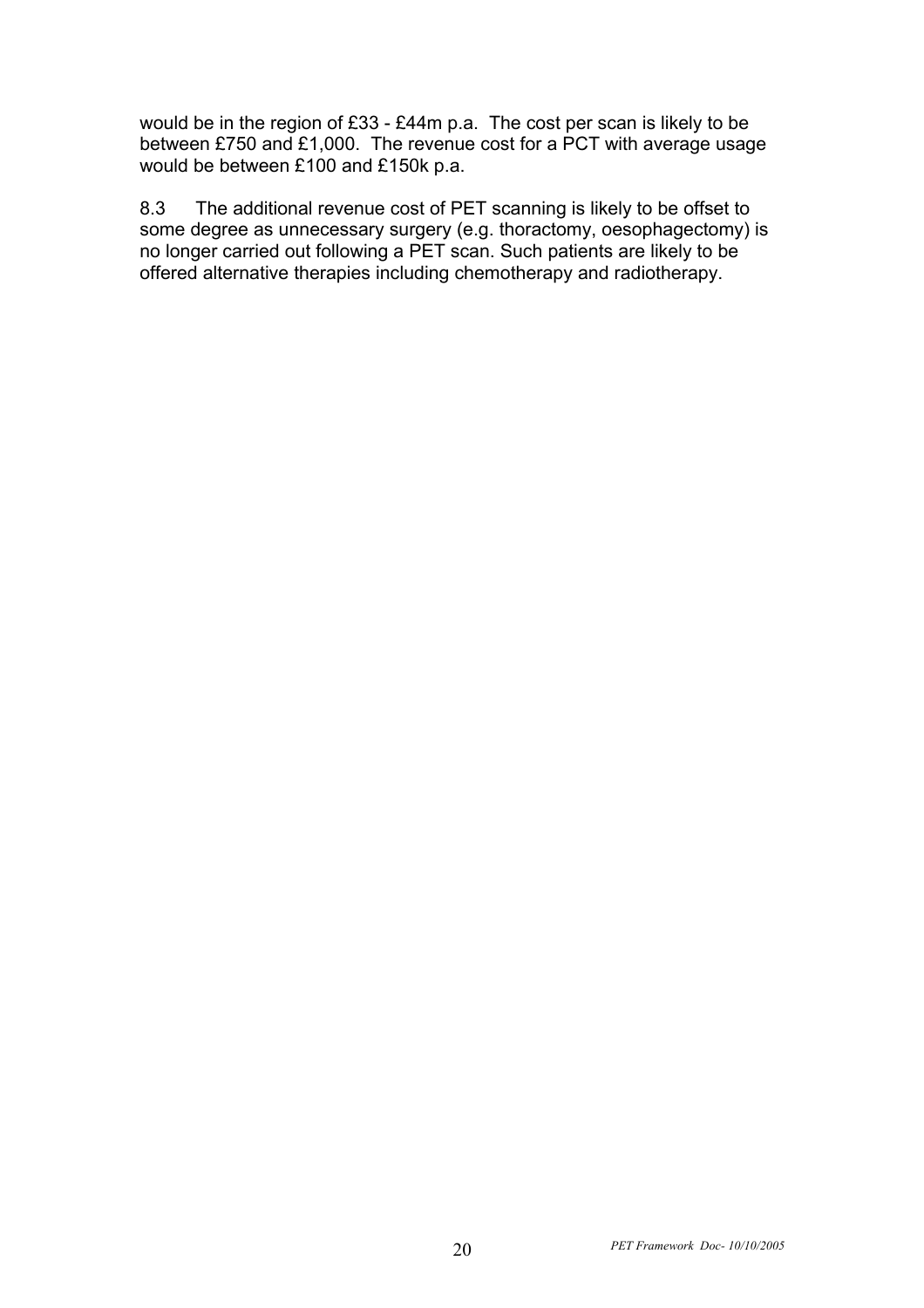## **Annex A**

### **Clinical indications in oncology for positron emission tomography**

[Derived from the Intercollegiate Standing Committee on Nuclear Medicine report published in January 2003.]

| <b>Cancer type</b>    | Indication and level of evidence                                                                                                                                   |
|-----------------------|--------------------------------------------------------------------------------------------------------------------------------------------------------------------|
| Lung                  | Differentiation of benign versus malignant lesions<br>where anatomical imaging or biopsy are inconclusive<br>or there is a relative contraindication to biopsy (A) |
|                       | Pre-operative staging of non small cell primary lung<br>tumours (A)                                                                                                |
| Colon and rectum      | Assessment of recurrent disease (A)                                                                                                                                |
| Lymphoma              | Staging of Hodgkin's lymphoma (B)                                                                                                                                  |
|                       | Staging of non-Hodgkin's lymphoma (B)                                                                                                                              |
|                       | Assessment of residual masses for active disease (B)                                                                                                               |
| Brain and spinal cord | Suspected tumour recurrence when anatomical<br>imaging is difficult or equivocal and management will<br>be effective (B)                                           |
|                       | Benign versus malignant lesions, where there is<br>uncertainty on anatomical imaging and a relative<br>contraindication to biopsy (B)                              |
| <b>Thyroid</b>        | Assessment of patients with elevated thyroglobulin<br>and negative iodide scans for recurrent disease (B)                                                          |
| Oesophagus            | Staging of primary cancer (B)                                                                                                                                      |
| <b>Testicle</b>       | Assessment of recurrent disease from :<br>seminomas and teratomas (B)                                                                                              |
|                       | Assessment of residual masses (B)                                                                                                                                  |
| Musculosketal         | Soft tissue primary mass assessment to distinguish<br>high grade malignancy from low or benign disease<br>(B)                                                      |
|                       | Staging of primary soft tissue malignancy to assess<br>non skeletal metastases (B)                                                                                 |
|                       | Assessment of recurrent abnormalities in operative<br>sites                                                                                                        |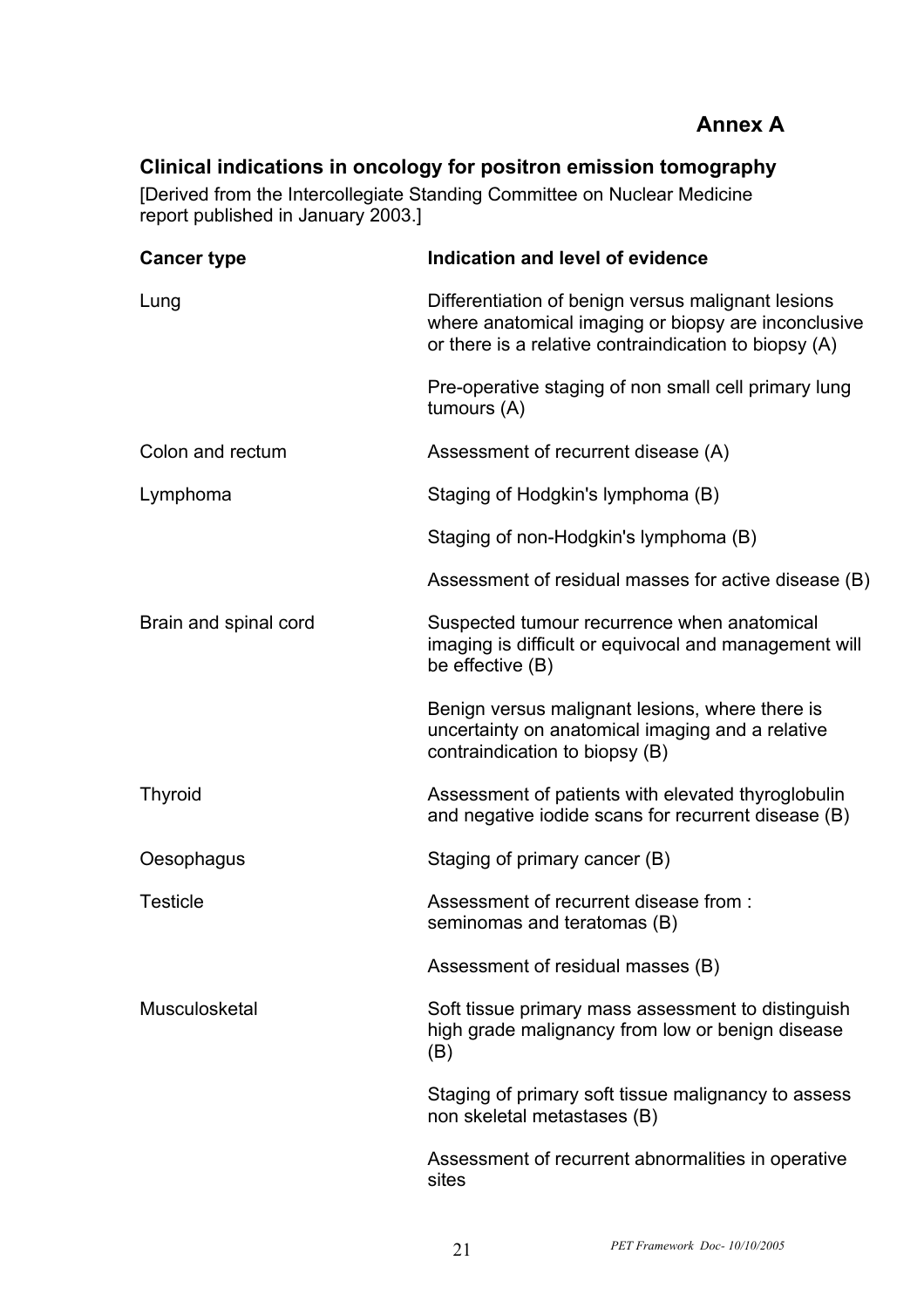Melanoma Malignant melanoma with known dissemination to assess extent of disease (B)

Note:

- 1 (A) Denotes indications supported by randomised controlled trials, meta-analyses and/or systematic reviews.
- 2 (B) Denotes indications supported by robust experimental or observational studies
- 3 Indications for which there is only a lower level of evidence (C) have been omitted from this list.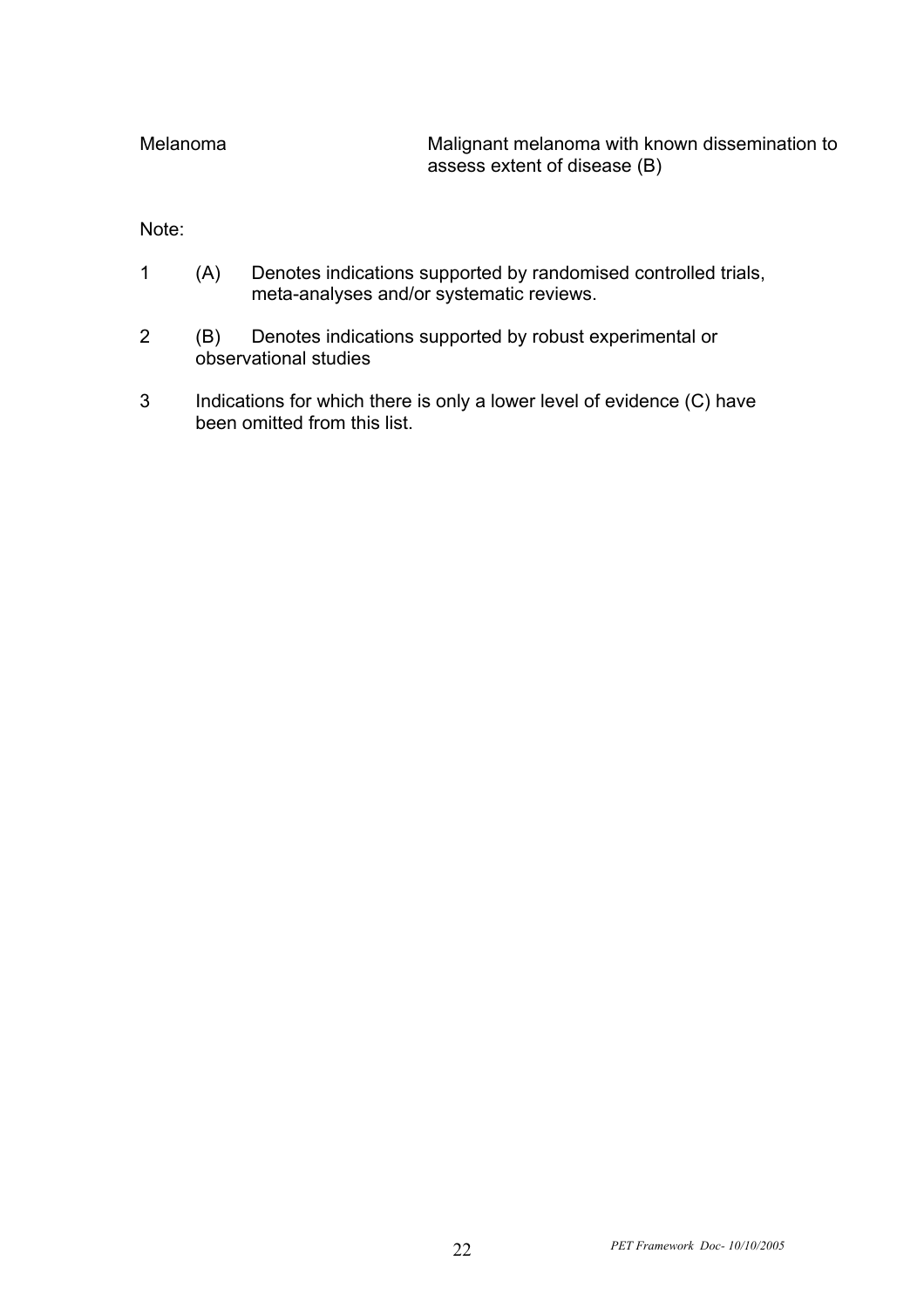## **Estimated demand for cancer-related PET scans in England**

| <b>Tumour Group</b>                      |                  | Indications/basis for estimate                                                                                                                         | <b>Likely No of</b><br>scans |
|------------------------------------------|------------------|--------------------------------------------------------------------------------------------------------------------------------------------------------|------------------------------|
| Lung Cancer                              | *                | Assessment of suitability for<br>radical therapy (surgery or<br>radiotherapy)<br>(33% of patients with NSCLC)                                          | ]<br>]<br>l<br>10,000        |
|                                          | $\star$          | Assessment of solitary<br>pulmonary module                                                                                                             |                              |
|                                          | $\star$          | Monitoring for recurrence/other                                                                                                                        |                              |
| Lymphoma                                 | *                | 2-3 scans per new patient with<br>HD or NHL, for staging,<br>monitoring treatment response<br>and assessing recurrence                                 | 15,000                       |
| <b>Colorectal Cancer</b>                 | *                | Assessment of recurrent disease<br>including suitability for resection<br>of liver metastases (33% of<br>patients with advanced colorectal<br>disease) | 5,000                        |
| Oesophageal<br>Cancer                    | *                | Assessment of suitability for<br>radical surgery (33% of new<br>cases p.a.)                                                                            | 2,000                        |
| Other cancers with<br>level 'B' evidence | $\ast$<br>*<br>* | Brain and spinal cord<br><b>Thyroid</b><br><b>Testical</b><br>Sarcoma<br>Melanoma                                                                      | 5,000                        |
| Cancers with level<br>'C' evidence only  | *<br>*<br>*      | <b>Head and Neck</b><br><b>Breast cancer</b><br>Unknown primary                                                                                        | 3,000                        |

### **Total 40,000**

1. \* A strong case can be made for further high quality research related to these indications.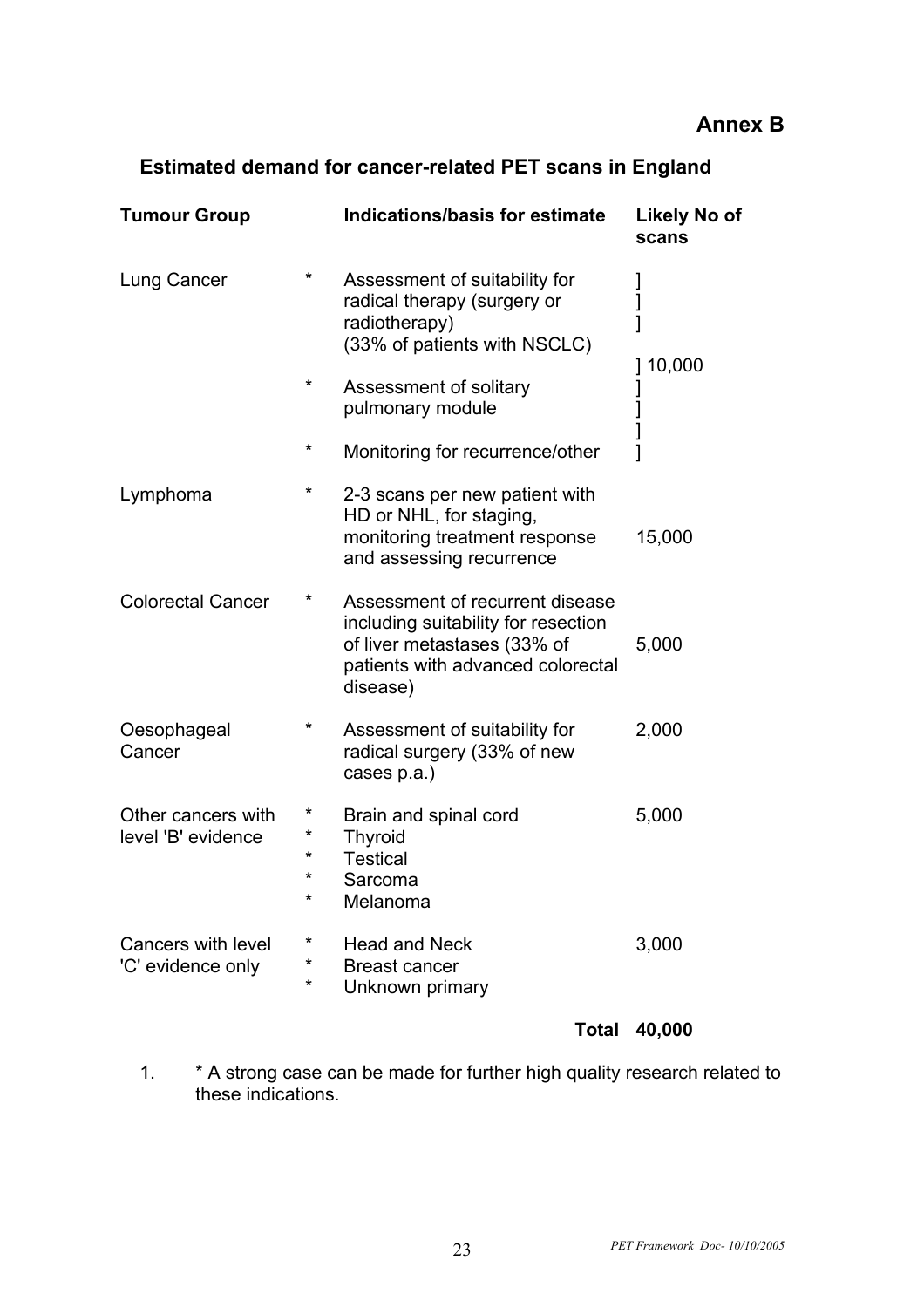## **PET Services in England, August 2005**

| <b>Table 1(a): Current Clinical PET Scanning Facilities</b>                 |            |                                    |                                            |  |
|-----------------------------------------------------------------------------|------------|------------------------------------|--------------------------------------------|--|
| <b>PET Scanning Facilities</b>                                              |            |                                    | <b>Comments</b>                            |  |
| <b>London</b>                                                               |            |                                    |                                            |  |
| Guy's and St Thomas' NHST and Kings                                         |            |                                    | 2 PET CT jointly owned and managed         |  |
| College London.                                                             |            |                                    | (clinical 75% and research 25%).           |  |
| <b>Hammersmith Hospitals NHST</b>                                           |            | CT.                                | 1 clinical PET due to be replaced with PET |  |
| University College London Hospitals NHST                                    |            |                                    | 1 PET CT                                   |  |
| The Royal Marsden NHST, (Sutton)                                            |            |                                    | 1 PET CT                                   |  |
| West Hertfordshire Hospitals NHST, Paul<br><b>Strickland Scanner Centre</b> |            |                                    | 1 PET CT (charitably funded)               |  |
| <b>Private</b>                                                              |            |                                    |                                            |  |
| The London PET Centre, Lister InHealth,<br><b>Harley Street</b>             |            |                                    | 1 PET (PET CT from Oct 2005)               |  |
| The Alliance Imaging Centre, near Harley<br><b>Street</b>                   |            |                                    | 1 PET CT                                   |  |
| <b>Outside London</b>                                                       |            |                                    |                                            |  |
| <b>Midlands</b>                                                             |            |                                    |                                            |  |
| University Hospital Birmingham NHST                                         |            |                                    | 1 PET CT - NHS/IS partnership.             |  |
| <b>North</b>                                                                |            |                                    |                                            |  |
| Christie Hospital NHST, ManPET, University                                  |            |                                    | 1 PET CT ( Clinical /Research) Clinical    |  |
| of Manchester                                                               |            |                                    | services provided 2 days per week.         |  |
| <b>South</b>                                                                |            |                                    |                                            |  |
| The Royal Surrey County Hospital, Guilford -<br>Lodestone                   |            |                                    | 1 PET CT (private)                         |  |
| The Royal Surrey County Hospital NHS Trust                                  |            |                                    | 1 PET CT mobile - permanently docked       |  |
| <b>Mobiles</b>                                                              |            |                                    |                                            |  |
| Mobile scanners provide services across UK.                                 |            |                                    | 1 PET (private, Alliance)                  |  |
|                                                                             |            | 1 PET (private, Lister Healthcare) |                                            |  |
|                                                                             |            |                                    | 1 PET CT (private, Alliance)               |  |
| Totals                                                                      |            |                                    |                                            |  |
| London                                                                      | <b>NHS</b> |                                    | 5                                          |  |
|                                                                             | NHS/IS     |                                    | 0                                          |  |
| CHARITABLE                                                                  |            |                                    | 1                                          |  |
| <b>London Total</b>                                                         |            |                                    | 6                                          |  |
| Outside London                                                              | <b>NHS</b> |                                    | $\overline{2}$                             |  |
|                                                                             | NHS/IS     |                                    | $\mathbf{1}$                               |  |
| CHARITABLE                                                                  |            |                                    | 0                                          |  |
| <b>Outside London Total</b>                                                 |            |                                    | 3                                          |  |
| <b>Private</b>                                                              |            |                                    | 3                                          |  |
| <b>Mobile</b>                                                               |            |                                    | 3                                          |  |
| <b>Grand Total</b>                                                          |            |                                    | 15                                         |  |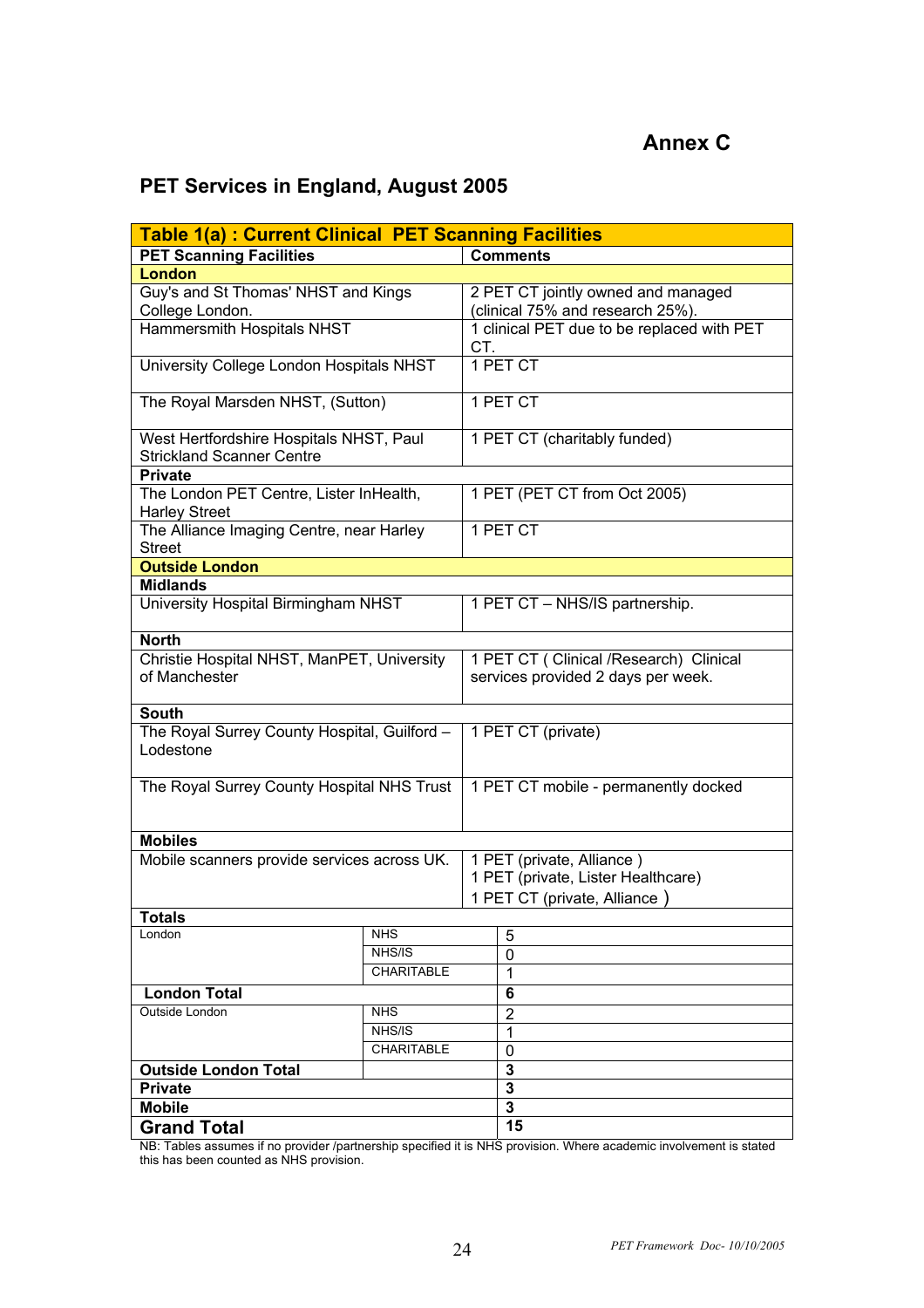| <b>Table 1b Current Research (only) PET Scanning facilities</b> |                |                                             |  |
|-----------------------------------------------------------------|----------------|---------------------------------------------|--|
| <b>London</b>                                                   |                |                                             |  |
| Hammersmith Hospitals NHST                                      |                | 2 MRC research PET scanners                 |  |
| <b>Outside London</b>                                           |                |                                             |  |
| East                                                            |                |                                             |  |
| Addenbrookes - Wolfson Brain Imaging                            |                | 1 PET Research only - plans to upgrade to a |  |
| Centre                                                          |                | PET CT scanner for clinical use             |  |
| North                                                           |                |                                             |  |
| Christie Hospital NHST, Wolfson Molecular                       |                | 1 research PET and 1 research PET CT -      |  |
| Imaging Centre:                                                 |                |                                             |  |
| Totals                                                          |                |                                             |  |
| London                                                          | <b>NHS</b>     | 2                                           |  |
|                                                                 | NHS/IS         | $\Omega$                                    |  |
|                                                                 | <b>CHARITY</b> | 0                                           |  |
| <b>London Total</b>                                             |                | $\mathbf{2}$                                |  |
| Outside London                                                  | <b>NHS</b>     | 3                                           |  |
|                                                                 | NHS/IS         |                                             |  |
|                                                                 | <b>CHARITY</b> |                                             |  |
| <b>Outside London Total</b>                                     |                | 3                                           |  |
| <b>Private</b>                                                  |                | 0                                           |  |
| <b>Mobile</b>                                                   |                | 0                                           |  |
| <b>Grand Total</b>                                              |                | 5                                           |  |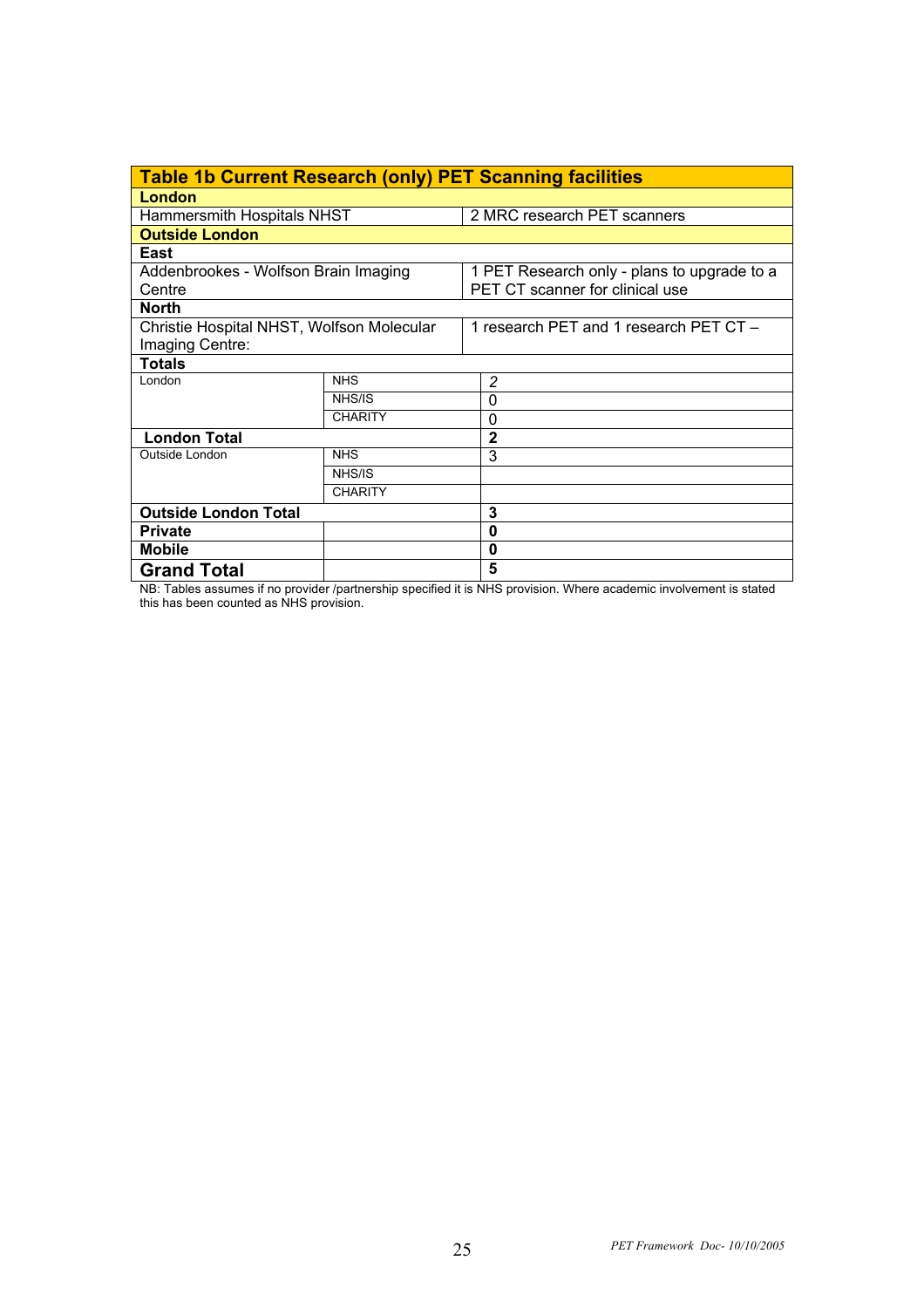| Table 2 Clinical PET Scanning Facilities in planning stage & to be |                |                                                                                                                                    |  |
|--------------------------------------------------------------------|----------------|------------------------------------------------------------------------------------------------------------------------------------|--|
| confirmed                                                          |                |                                                                                                                                    |  |
| London                                                             |                |                                                                                                                                    |  |
| University College London Hospitals NHST                           |                | 1 PET CT - due on line from Nov 2005 (the<br>two UCLH scanners will be used for clinical<br>and research scanning from March 2006) |  |
| Barts & the London NHS Trust                                       |                | 1 PET CT (clinical 80% Research 20%) -<br>operational by Feb 2006.                                                                 |  |
| <b>Outside London</b>                                              |                |                                                                                                                                    |  |
| <b>Midlands</b>                                                    |                |                                                                                                                                    |  |
| Nottingham City Hospital NHST                                      |                | 1 PET CT - NHS/IS partnership, due to be<br>operational from April 2006                                                            |  |
| <b>North</b>                                                       |                |                                                                                                                                    |  |
| Lancashire Teaching Hospitals NHST<br>(Preston)                    |                | 1 PET CT NHS/IS partnership,<br>(due to be operational from June 2006)                                                             |  |
| <b>South</b>                                                       |                |                                                                                                                                    |  |
| Cheltenham - Linton Clinic, Colbalt Appeal<br>Fund                 |                | 1 PET CT (charitably funded) due to be<br>operational April 2006.                                                                  |  |
| <b>Plymouth Hospitals NHST</b>                                     |                | 1 PET CT - due to be operational 2006/7                                                                                            |  |
| United Bristol Hospitals NHST                                      |                | 1 PET CT - University/IS Partnership<br>(Clinical 60%/Research 40%)<br>Due to be operational in Autumn 2006.                       |  |
| <b>Mobiles</b>                                                     |                |                                                                                                                                    |  |
| Mobile Scanners -<br>Lister Healthcare                             |                | 1 PET CT scanner due to be operational Oct<br>2005                                                                                 |  |
| <b>Totals</b>                                                      |                |                                                                                                                                    |  |
| London                                                             | <b>NHS</b>     | $\overline{2}$                                                                                                                     |  |
|                                                                    | NHS/IS         |                                                                                                                                    |  |
|                                                                    | <b>CHARITY</b> |                                                                                                                                    |  |
| <b>London Total</b>                                                |                | $\mathbf 2$                                                                                                                        |  |
| Outside London                                                     | <b>NHS</b>     | $\overline{1}$                                                                                                                     |  |
|                                                                    | NHS/IS         | 3                                                                                                                                  |  |
| <b>CHARITY</b>                                                     |                | 1                                                                                                                                  |  |
| <b>Outside London Total</b>                                        |                | $\overline{\mathbf{5}}$                                                                                                            |  |
| <b>Private</b>                                                     |                | $\mathbf 0$                                                                                                                        |  |
| <b>Mobile</b>                                                      |                | 1                                                                                                                                  |  |
| <b>Grand Total</b>                                                 |                | 8                                                                                                                                  |  |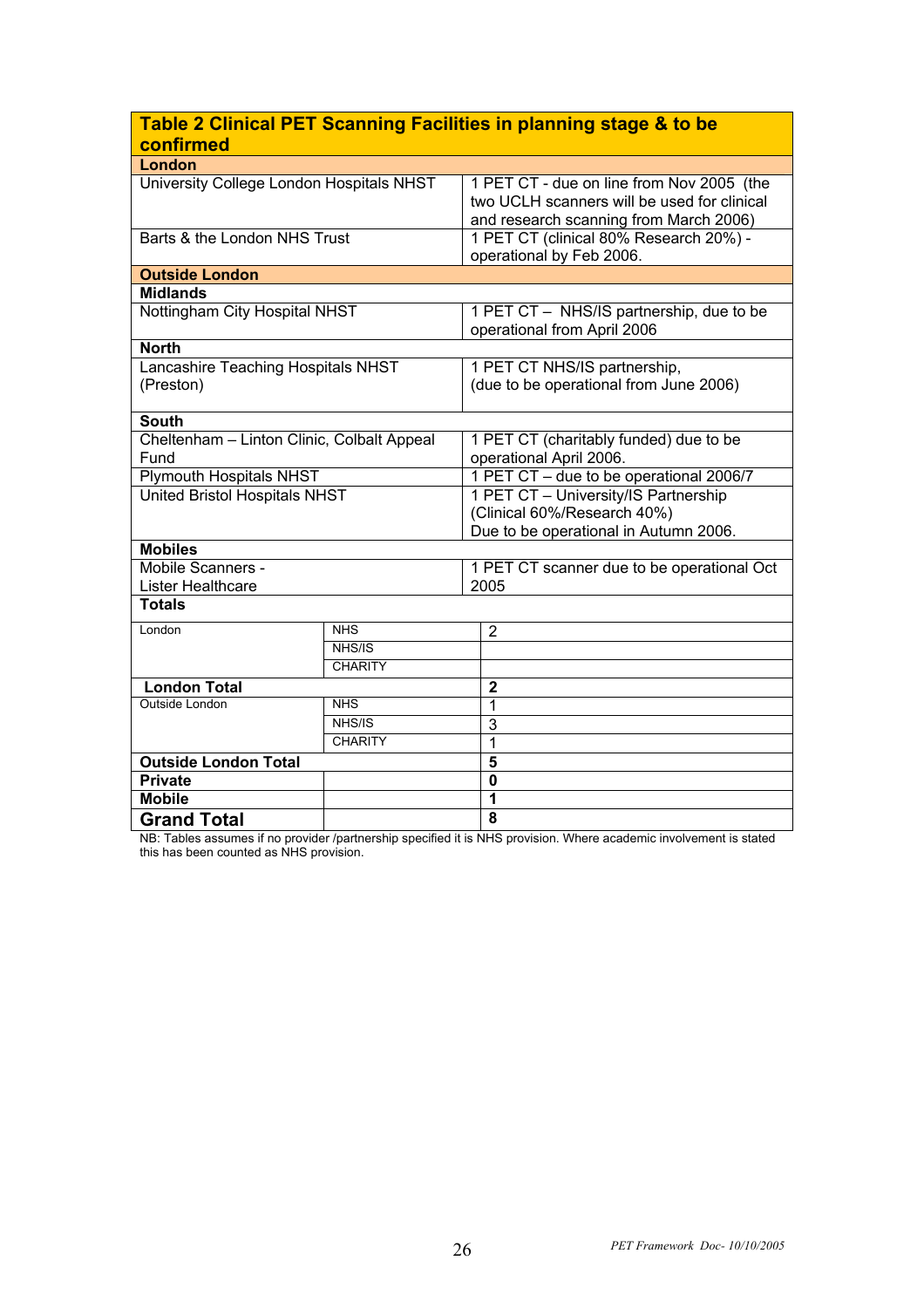| Table 3(a) Current Cyclotron Facilities - Clinical & Research     |                                                                                                                                                                                                                        |
|-------------------------------------------------------------------|------------------------------------------------------------------------------------------------------------------------------------------------------------------------------------------------------------------------|
| London                                                            |                                                                                                                                                                                                                        |
| Guy's and St Thomas' NHST and King's<br>College London            | NHS owned and managed cyclotron and<br>radiochemistry facility. Jointly owned and<br>managed with radiotracer production for both<br>clinical and research studies in addition to the<br>development of novel tracers. |
| West Hertfordshire NHST, Paul Strickland<br><b>Scanner Centre</b> | "PETnet" commercial provider of FDG to<br>several centres on named patient basis                                                                                                                                       |
| <b>Outside London</b>                                             |                                                                                                                                                                                                                        |
| <b>North</b>                                                      |                                                                                                                                                                                                                        |
| Clatterbridge Hospital                                            | Provides isotope to ManPET facility and PET<br>Gamma-camera in Liverpool                                                                                                                                               |
| Keele University Science Park                                     | Erigal - commercial provider expected to go<br>on-line end of Aug 2005.                                                                                                                                                |
| <b>Grand Total</b>                                                | 4                                                                                                                                                                                                                      |

| Table 3(b) Current Cyclotron Facilities - Research Only     |                                                                                |
|-------------------------------------------------------------|--------------------------------------------------------------------------------|
| London                                                      |                                                                                |
| Hammersmith Hospitals NHST                                  | "Hammersmith-Imanet" private supplier,<br>serves research PET scanners on-site |
| <b>Outside London</b>                                       |                                                                                |
| East                                                        |                                                                                |
| Addenbrookes NHST Wolfson Institute                         | Provides isotopes for its own research PET<br>scanners                         |
| <b>North</b>                                                |                                                                                |
| Christie Hospital NHST, Wolfson Molecular<br>Imaging Centre | 1 research cyclotron.                                                          |
| <b>Grand Total</b>                                          | 3                                                                              |

#### **Table 3 ( c) Cyclotron Facilities in Development which may include provision for full GMP commercial cyclotron on site. London**  University College London Hospitals NHST | Due July 2006<br>The Royal Marsden NHST, (Sutton) | Due 2006/7 The Royal Marsden NHST, (Sutton) **Outside London Midlands** Nottingham City Hospital NHST | Due April 2006 **North** Lancashire Teaching Hospitals NHST (Preston) Due 2008 **South** Plymouth Hospitals NHST<br>
United Bristol Hospitals NHST<br>
Due Dec 2006 United Bristol Hospitals NHST Grand Total **6 Grand Total**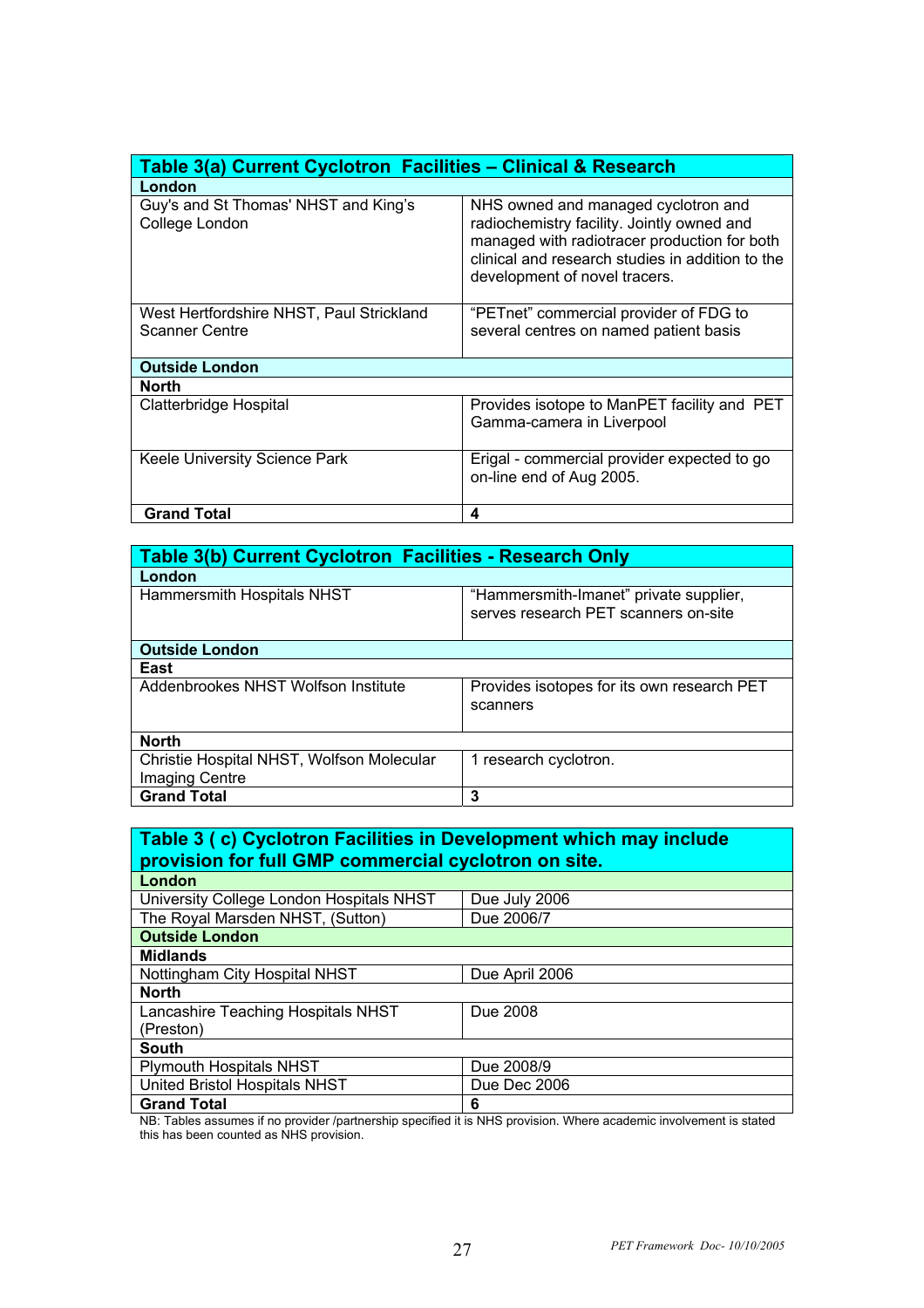### **PET Scanning Facilities: Europe**

[Derived from Bedford and Maisey, Eur.J.Nuc.Med; Nov 2003]

| Country            | <b>Population</b> | <b>PET</b> facilities | Pop <sup>n</sup> served per PET<br>scanner |
|--------------------|-------------------|-----------------------|--------------------------------------------|
| <b>Belgium</b>     | 10.3 <sub>m</sub> | 19                    | 0.54m                                      |
| Germany            | 82.2m             | 80                    | 1.02m                                      |
| Austria            | 8.1 <sub>m</sub>  | 7                     | 1.15m                                      |
| Sweden             | 8.9m              | 7                     | 1.27m                                      |
| <b>Denmark</b>     | 5.4 <sub>m</sub>  | 4                     | 1.35m                                      |
| Finland            | 5.2m              | 2                     | 2.6 <sub>m</sub>                           |
| Spain              | 39.8m             | 14                    | 2.84m                                      |
| Ireland            | 3.8 <sub>m</sub>  | 1                     | 3.8 <sub>m</sub>                           |
| <b>Netherlands</b> | 16m               | 4                     | 4.0m                                       |
| Italy              | 57.8m             | 11                    | 5.25m                                      |
| UK                 | 60 <sub>m</sub>   | 7                     | 8.6 <sub>m</sub>                           |
| France *           | 59.2              | 4                     | 14.8m                                      |
| Switzerland        | 7.2m              | 2                     | 3.6 <sub>m</sub>                           |
| Greece             | 10.9m             | 1                     | 10.9m                                      |

\* The French Government has committed to providing 75 PET scanners as part of the 'Plan Cancer'.

The following Western European countries with populations of more than 2 million had no PET facilities in 2003: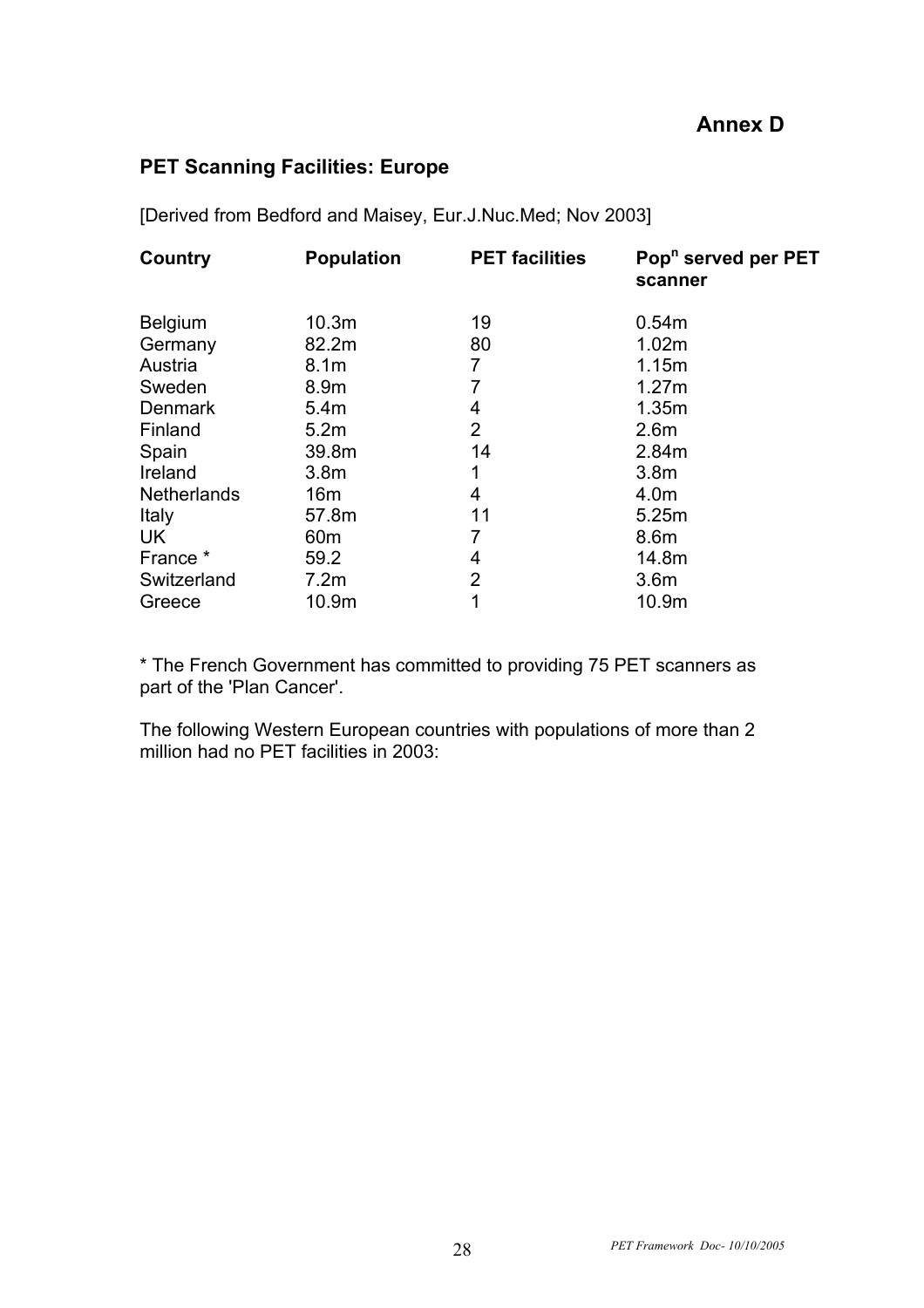## **Key References**

Information in this Framework has been drawn from the following publications and reports on PET scanning

- 1. Health Technology Board for Scotland Health Technology Assessment Advice 2: Positron emission tomography (PET) in cancer management, October 2002 http://www.htbs.co.uk/docs/pdf/ASSESSMENT%20REPORT%202.pdf
- 2. Implementation of HTBS' Health Technology Assessment of Positron Emission Tomography in Scotland – Report and Recommendations, HDL (2003) 63 Scotland, October 2003 http://www.show.scot.nhs.uk/sehd/cancerinscotland/Documents/PETFinalr eport.pdf
- 3. Positron Emission Tomography a Strategy for the UK, Report of the Intercollegiate Standing Committee on Nuclear Medicine, Royal College of Physicians et al, 2003 http://www.rcplondon.ac.uk/pubs/wp\_pet.pdf
- 4. Ad-hoc group of Specialists in Nuclear Medicine and Radiology convened by National Cancer Director 18/12/03.
- 5. Requirements for Clinical PET: comparisons within Europe, European Journal of Nuclear Medicine and Molecular Imaging, November 2003, (Michael Bedford and Michael Maisey) http://springerlink.metapress.com/app/home/contribution.asp?wasp=9h0lyl uqyhcyc9j3kg0v&referrer=parent&backto=searcharticlesresults,1,1;journal, 1,1;linkingpublicationresults,1:100414,1

Current Indications for PET scanning reimbursement by Centres for Medicare and Medicaid Services (CMS) available at: http://www.cms.hhs.gov/manuals/pm\_trans/R171CIM.pdf

- 6. Recommendations from NICE lung cancer guidelines
- 7. Draft Recommendations from NICE on IOG for Head and Neck cancers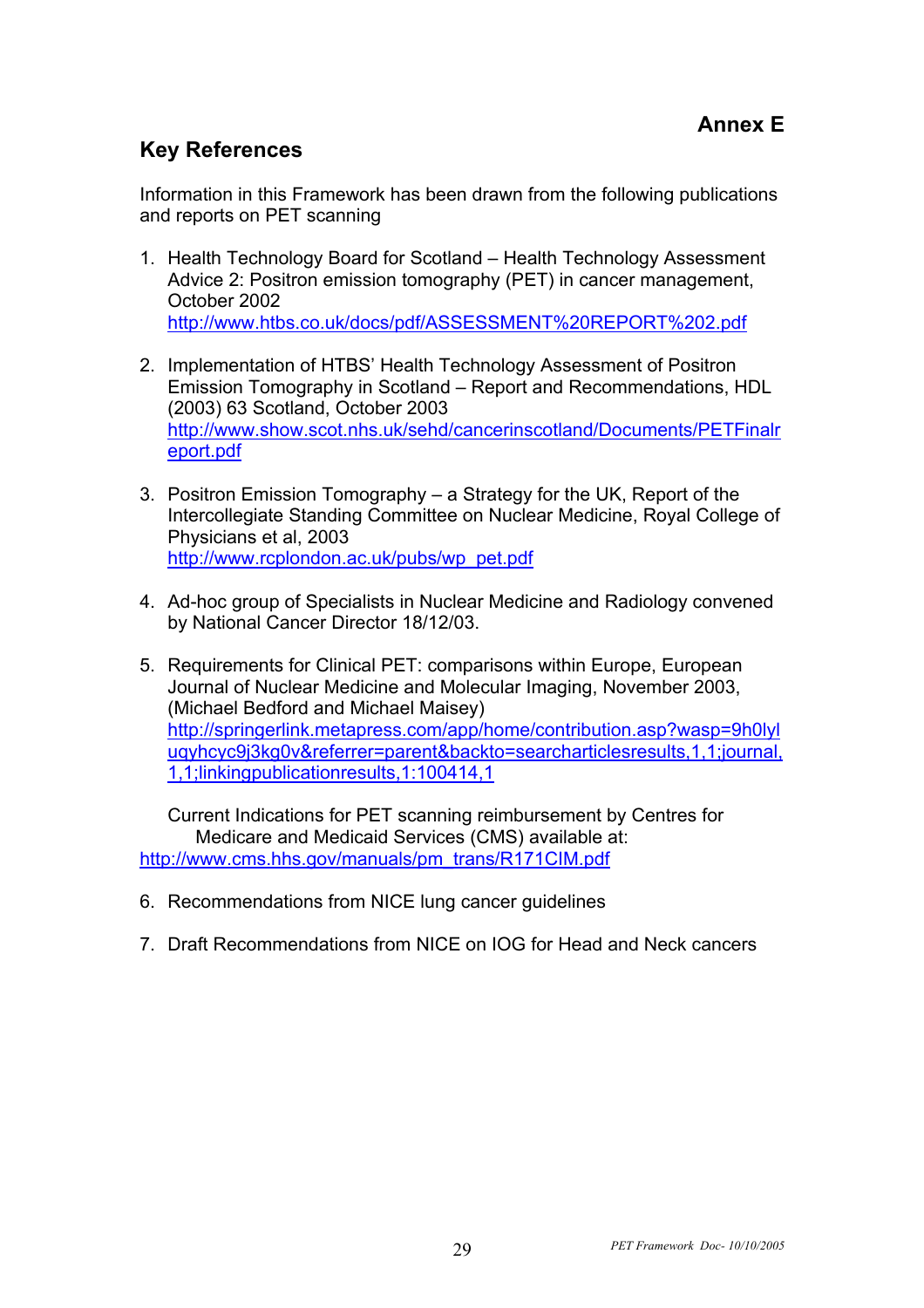## **Annex F**

### **Glossary of PET Terms used in the Framework**

| Positron.           | A positive electron. An elementary particle with electron<br>mass and positive charge equal to that of an electron. The<br>anti-particle of an electron.                                                                                                                |  |  |
|---------------------|-------------------------------------------------------------------------------------------------------------------------------------------------------------------------------------------------------------------------------------------------------------------------|--|--|
| 18F-FDG             | Abbreviation for 2-fluoro-2-deoxy-D-glucose. This is the<br>main radioactive pharmaceutical used in PET scanning.                                                                                                                                                       |  |  |
| Cyclotron           | An accelerator which uses an oscillating magnetic field to<br>accelerate particles to produce radioactive isotopes, such<br>as 18F                                                                                                                                      |  |  |
| Radiopharmaceutical | A radioactive drug or medicine                                                                                                                                                                                                                                          |  |  |
|                     | Radio-active tracer A low volume, high specific activity quantity of radio-isotope<br>introduced into a biological system to allow measurement<br>without influencing the physiological processes of the<br>biological system/tissue/organ.                             |  |  |
| Radiochemistry      | The study and application of chemical techniques to the<br>purification of radioactive materials and the formation of<br>compounds containing radioactive elements.                                                                                                     |  |  |
| Radionuclide        | A radioactive nuclide. An isotope of an element which<br>undergoes radioactive disintegration.                                                                                                                                                                          |  |  |
| <b>Half-life</b>    | The time in which the amount of a radioactive nuclide<br>decays to half the original value.                                                                                                                                                                             |  |  |
| <b>NCRI</b>         | National Cancer Research Institute. Partnership of the<br>major cancer funding bodies. Takes a strategic oversight of<br>cancer research in the UK, identifying gaps and<br>opportunities in current research and facilitating<br>collaboration between funding bodies. |  |  |
| <b>NTRAC</b>        | National Translational Cancer Research Network. A<br>national network of cancer research centres, embedded in<br>the NHS, that integrates scientific and clinical expertise, and<br>shares knowledge and resources for the benefit of cancer<br>patients.               |  |  |
| <b>NCRN</b>         | National Cancer Research Network. Provides the NHS with<br>an infrastructure to support research into cancer treatments<br>and support research undertaken by cancer charities.                                                                                         |  |  |
| <b>Isotope</b>      | Nuclides which have the same atomic number                                                                                                                                                                                                                              |  |  |
| <b>SPECT</b>        | Single Photon Emission Computed Tomography. A nuclear<br>medicine procedure in which the gamma camera rotates<br>around the patient and takes pictures from many angles,                                                                                                |  |  |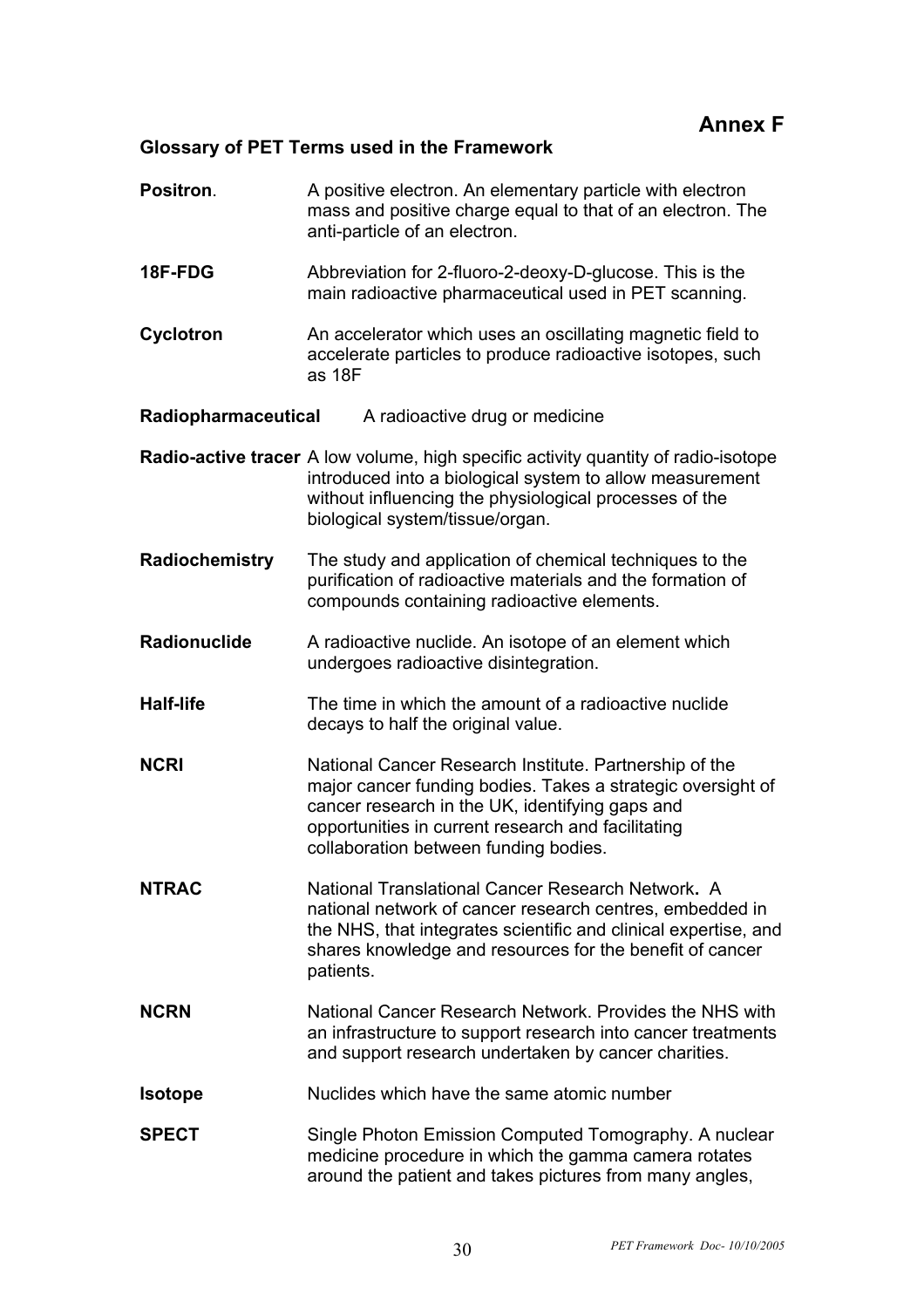which a computer then uses to form a tomographic (crosssectional) image.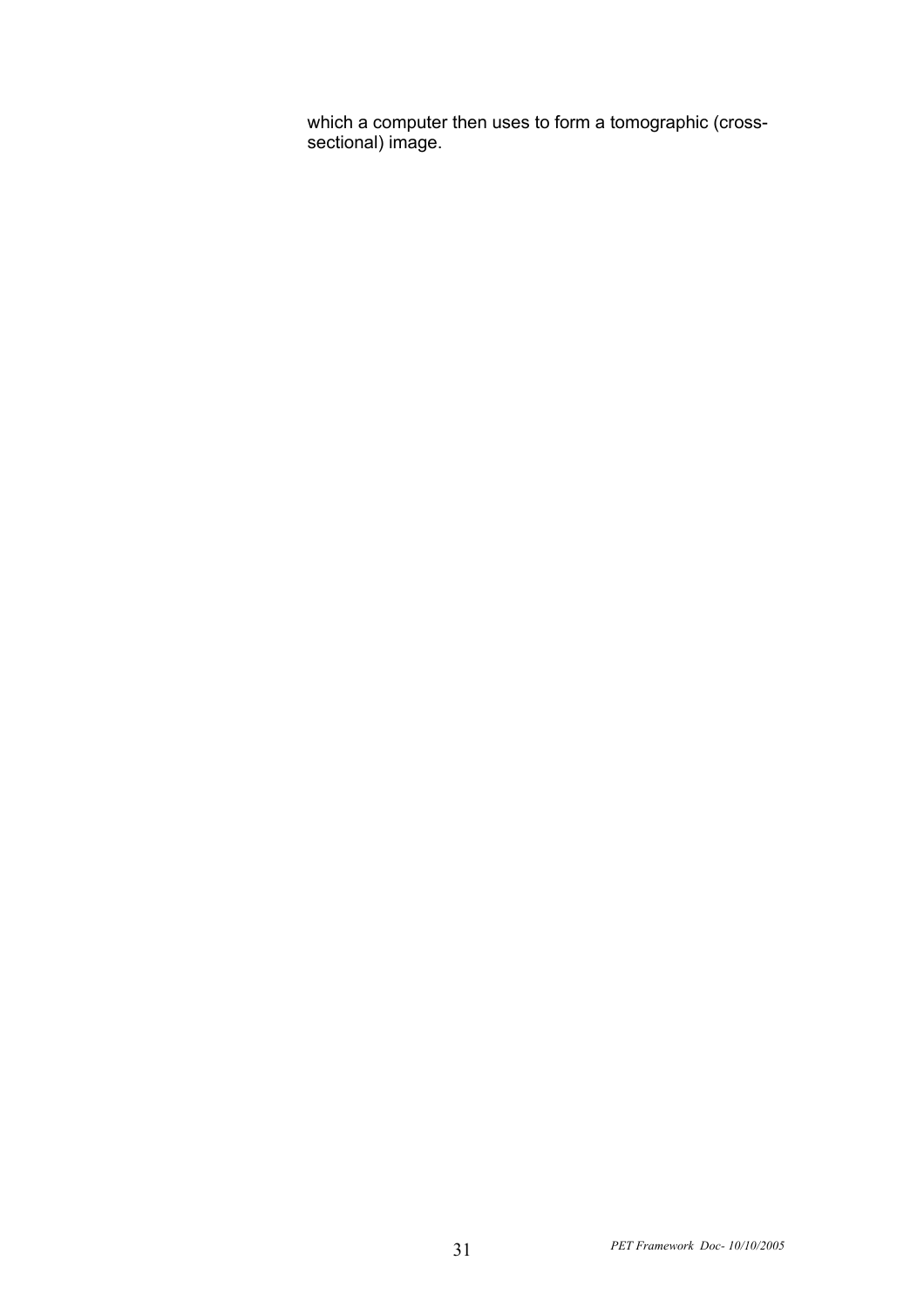## **Consultation List**

SHA Chief Executives NHS Trust Chief Executives NHS Foundation Trust Chief Executives PCT Chief Executives Workforce Development Confederation Chief Executives PCT Professional Executive Committee Chief Executives SHA Cancer Leads Cancer Network Lead Clinicians Cancer Network Lead Managers Specialised Commissioning Groups Local Specialised Commissioning Groups

And the following who have contributed to the framework's development, expressed an interest in being consulted or are known interested parties:

| <b>Name</b>               | Organisation                                 |
|---------------------------|----------------------------------------------|
| <b>Tony Curtis</b>        | Lancashire Teaching Hospital NHS Trust       |
| <b>Jim Shaw</b>           | Clatterbridge Centre for Oncology NHS Trust  |
| Janet Pomray              | <b>Birmingham PCT</b>                        |
| David Taylor              | Northampton General Hospital                 |
| <b>Stephen Greep</b>      | Hull & East Yorkshire Hospital NHS Trust     |
| Sylvia Meakin             | Ashford & St Peters Hospital NHS Trust       |
| <b>Gordon Lofthouse</b>   | Pennine Acute Hospitals NHS Trust            |
| <b>Roger Tester</b>       | St Bartholomew's Hospital                    |
| Sanhita Chakribata        | <b>Greater Derby PCT</b>                     |
| <b>Barbara Howe</b>       | <b>Tower Hamlets PCT</b>                     |
| <b>Tony Kamillo</b>       | Southern Derbyshire Acute Hospitals          |
| Donald Shaw               | Walton Centre for Neurology and Neurosurgery |
| Peter Dobson              | Diagnostic Imaging Ltd                       |
| <b>Adam Smith</b>         | <b>Whittington Hospital</b>                  |
| Dr Ann Tweddel            | Hull & East Yorkshire NHS Trust              |
| Dr Angela Tasker          | Papworth Hospital                            |
| Dr R Dugdale              | <b>Bradford Hospitals NHS Trust</b>          |
| <b>Peter Dawes</b>        | <b>North Staffs NHS Trust</b>                |
| <b>Mavis Beeston</b>      | East Sussex, Brighton and Hove SHA           |
| Liz Hunt                  | <b>Addenbrookes NHS Trust</b>                |
| Mary Fleetham             | St Bartholomew's Hospital                    |
| <b>John Morton</b>        | Royal Bournemouth Hospital                   |
| Derek Pearson             | Nottingham PET Centre                        |
| <b>Helen Andrews</b>      | East Berkshire Commissioning Team            |
| <b>Prof Janet Husband</b> | The Royal Marsden NHS Trust                  |
| <b>Tim Allison</b>        | East Yorkshire Primary Care Trust            |
| <b>Sharon Palser</b>      | Shropshire and Staffordshire SHA             |
| <b>Graham Reid</b>        | <b>Mount Vernon Cancer Centre</b>            |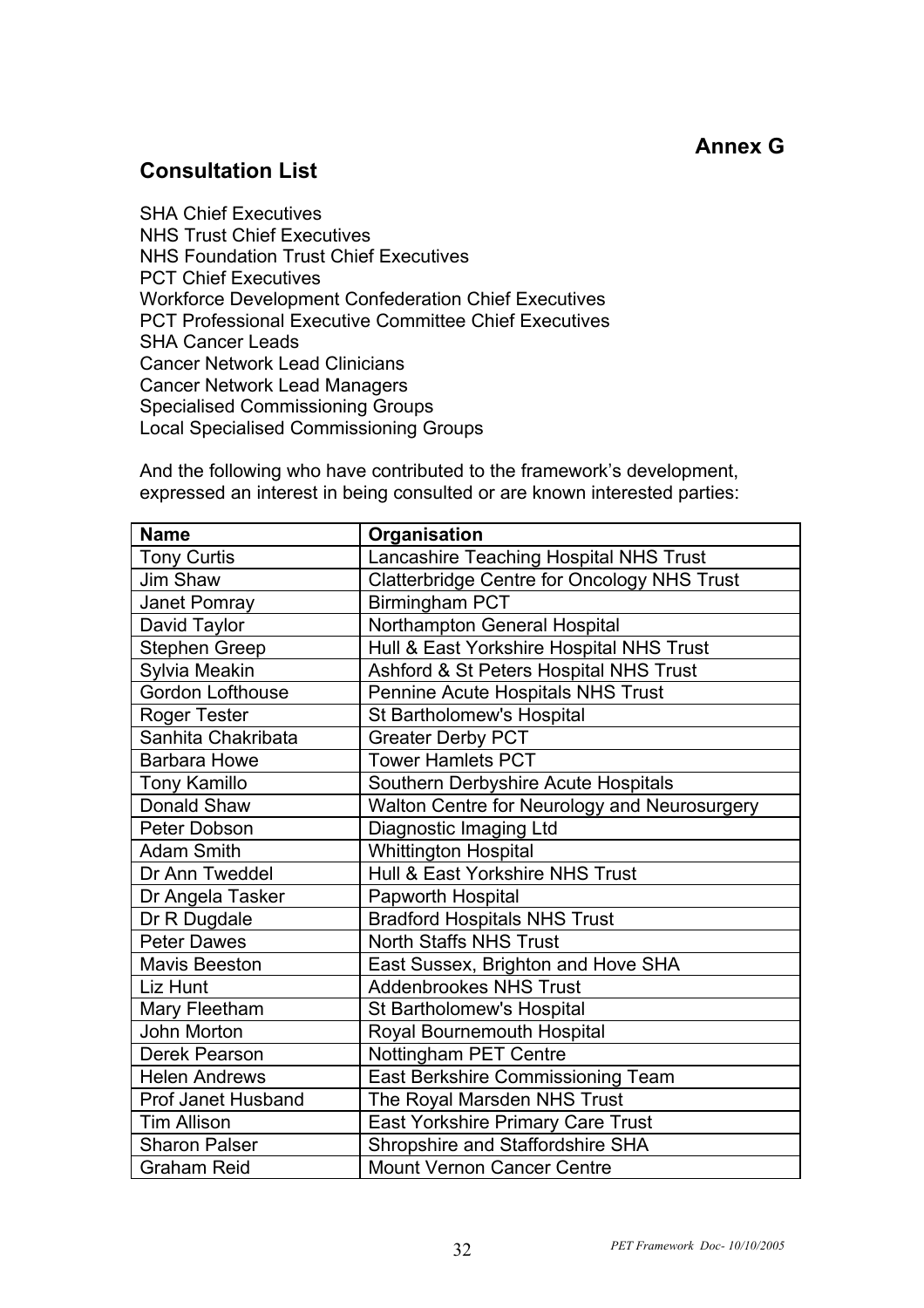| Dr Mary C Prescott      | <b>British Nuclear Medicine Society</b>                 |
|-------------------------|---------------------------------------------------------|
| Chris Brady             | <b>Sheffield Teaching Hospitals NHS Trust</b>           |
| Dr Sally Pearson        | <b>Gloucestershire Hospitals NHS Trust</b>              |
| <b>Ritva Selfe</b>      | <b>Sussex Downs &amp; Weald PCT</b>                     |
| Jacqueline Sidney       | <b>National Patient Safety Agency</b>                   |
| Dr R H Ganatra          | Nottingham University Hospitals NHS Trust               |
| Dr David Temperley      | Wigan and Leigh NHS Trust                               |
| Professor John Pickard  | <b>Wolfson Brain Imaging Centre</b>                     |
| <b>Peter Mountford</b>  | University Hospital North Staffs NHS Trust              |
| John Oxtoby             | University Hospital North Staffs NHS Trust              |
| <b>Graham Lewinton</b>  | <b>Molecular Imaging Partnerships</b>                   |
| <b>Paul Garner</b>      | Southern Derbyshire Acute Hospitals trust               |
| <b>Wendy Rabnett</b>    | Liverpool & Broadgreen University Hospital NHS<br>Trust |
| <b>Robin Smith</b>      | Newcastle Upon Tyne Hospitals NHS Trust                 |
| Liz Pitcher             | <b>United Bristol Healthcare Trust</b>                  |
| <b>Corinne Rowley</b>   | <b>Leeds General Infirmary</b>                          |
| <b>Colin Perry</b>      | Royal Bournemouth Hospital                              |
| <b>Alison Dix</b>       | Cheltenham & Tewkesbury PCT                             |
| <b>Jane Rutter</b>      | <b>Barnsley District General Hospital</b>               |
| David Smith             | Surrey and Sussex Strategic Health Authority            |
| Amanda Cahn             | <b>Addenbrookes NHS Trust</b>                           |
| Dr. M D M Shaw          | Walton Centre for Neurology & Neurosurgery NHS<br>Trust |
| Ann Morgan              | <b>Schering Health Care Ltd</b>                         |
| <b>Vivien Hall</b>      | Royal Wolverhampton Hospitals                           |
| Anne Cottenham          | Northampton General Hospital NHS Trust                  |
| <b>Heather Parnham</b>  | University Hospitals of Leicester NHS Trust             |
| <b>Mark Hindle</b>      | Lancashire Teaching Hospitals NHS Trust                 |
| Mary O'Brien            | Royal Marsden Hospital                                  |
| <b>Michael Pringle</b>  | <b>Alliance Medical</b>                                 |
| <b>Andrew Young</b>     | Durham & Chester-le-street PCT                          |
| Owen Crawley            | Office of the Chief Medical Officer                     |
| Roger Evely             | Southmead Hospital, Bristol                             |
| <b>Andy Holley</b>      | Independent consultant                                  |
| John Wilsdon            | Newcastle Upon Tyne Hospitals NHS Trust                 |
| Dr W L Teh              | North West London Hospitals Trust                       |
| Irene Glennie           | <b>Stockport NHS trust</b>                              |
| Dr Mary C Prescott      | <b>British Nuclear Medicine Society</b>                 |
| Veronica Stapley        | <b>Macmillan Cancer Relief</b>                          |
| Anna Dugdale            | Norfolk & Norwich University Hospital NHS Trust         |
| Sally Lee               | <b>Macmillan Cancer Relief</b>                          |
| <b>Richard Davidson</b> | <b>Cancer Research UK</b>                               |
| <b>Kathy Collins</b>    | Merseyside and Cheshire Cancer Network                  |
| <b>Flowie Georgiou</b>  | <b>Brighton and Sussex University Hospitals</b>         |
| <b>Liz Cracknell</b>    | Kent and Medway Cancer Network                          |
| David Levy              | <b>Sheffield Teaching Hospitals NHS Trust</b>           |
| Dr. John Buscombe       | North London Cancer Centre                              |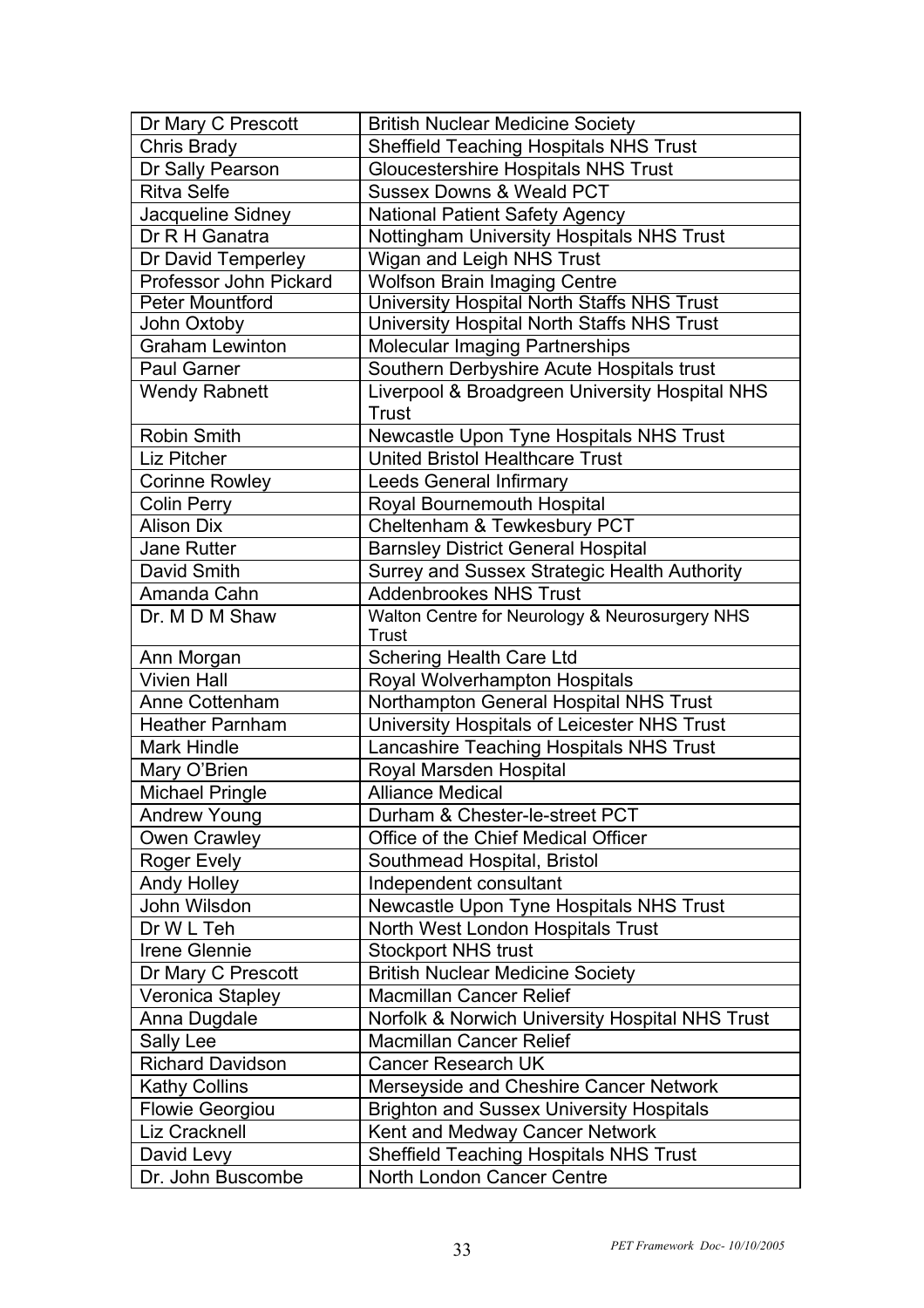| <b>Cathy Edwards</b>    | NORCOM, Barnsley PCT                                       |
|-------------------------|------------------------------------------------------------|
| Roger Cannon            | <b>Strategic Projects Office</b>                           |
| <b>Andrew Poynter</b>   | <b>Suffolk Oncology Centre</b>                             |
| Prof. J. Ell            | Institute of Nuclear medicine, UCL, Middlesex              |
|                         | Hospital                                                   |
| <b>Elaine Osborne</b>   | St. Mary's Hospital                                        |
| Peter Kitchener         | Norfolk and Norwich University Hospital                    |
| <b>Howard Gray</b>      | <b>Cumbria and Lancashire Specialised Services</b>         |
|                         | <b>Commissioning Team</b>                                  |
| <b>Tim Lambert</b>      | Eastleigh & Test Valley South PCT                          |
| Deborah Cunningham      | St. Mary's NHS Trust                                       |
| Prof Philip Gishen      | Hammersmith Hospitals NHS Trust                            |
| <b>Ralph Elias</b>      | <b>Havering PCT</b>                                        |
| Dr. David Black         | <b>Chersterfield PCT</b>                                   |
| Mario Varela            | <b>Barts and London NHS Trust</b>                          |
| David Ellison           | <b>UMS Neuromed Ltd</b>                                    |
| <b>Margret Dakin</b>    | Guys and St Thomas Hospitals NHS Trusts                    |
| <b>Kirstine Knox</b>    | <b>National Translational Cancer Research Network</b>      |
| David Kerr              | National Translational Cancer Research Network             |
| Prof. Philip Gishen     | Hammersmith Hospitals NHS Trust                            |
| <b>Michael Barker</b>   | <b>Lodestone Patient Care</b>                              |
| Sarah Smart             | <b>Central South Coast Cancer Network</b>                  |
| Peter Josef Ell         | The Middlesex Hospital                                     |
| Dr Stephen Smye         | <b>Leeds Teaching Hospitals NHS Trust</b>                  |
| <b>Richard Davidson</b> | <b>Cancer Research UK</b>                                  |
| Alan Gibson             | InHealth Group                                             |
| Jamie Ferguson          | Lambeth PCT                                                |
| <b>Bob Nightingale</b>  | Ipswich Hospital                                           |
| <b>Roz Stanley</b>      | Intercollegiate Lung Cancer Group                          |
| <b>Helen Russell</b>    | NHS Purchasing and Supply Agency                           |
| <b>David Sissling</b>   | Leicestershire, Northamptonshire and Rutland<br><b>SHA</b> |
| David Flory             | Northumberland and Tyne & Wear SHA                         |
| Nick Relph              | <b>Trent Valley SHA</b>                                    |
| Ron De-Witt             | North West London SHA                                      |
| Michael O'Doherty       | St. Thomas' Hospital                                       |
| Kent Woods              | Leicester Infirmary                                        |
| Pat Price               | <b>Christie Hospital</b>                                   |
| Jaki Meekings           | <b>Specialist Commissioning (South)</b>                    |
| <b>Howard Gray</b>      | <b>Specialist Commissioning (North West)</b>               |
| Dr Edward Fahey         | <b>SciTech Engineering</b>                                 |
| Mark Baker              | <b>Yorkshire Cancer Network</b>                            |
| <b>Trevor Roberts</b>   | Northern Centre for Cancer Treatment                       |
| Martin Cooper           | Peninsula Cancer Network                                   |
| Dr Jane Halpin          | <b>Mount Vernon</b>                                        |
| Dr Mark Fordham         | Royal Liverpool University Hospital                        |
| <b>Richard Steyn</b>    | Solihull Hospital                                          |
| <b>William Allum</b>    | <b>Epsom General Hospital</b>                              |
|                         |                                                            |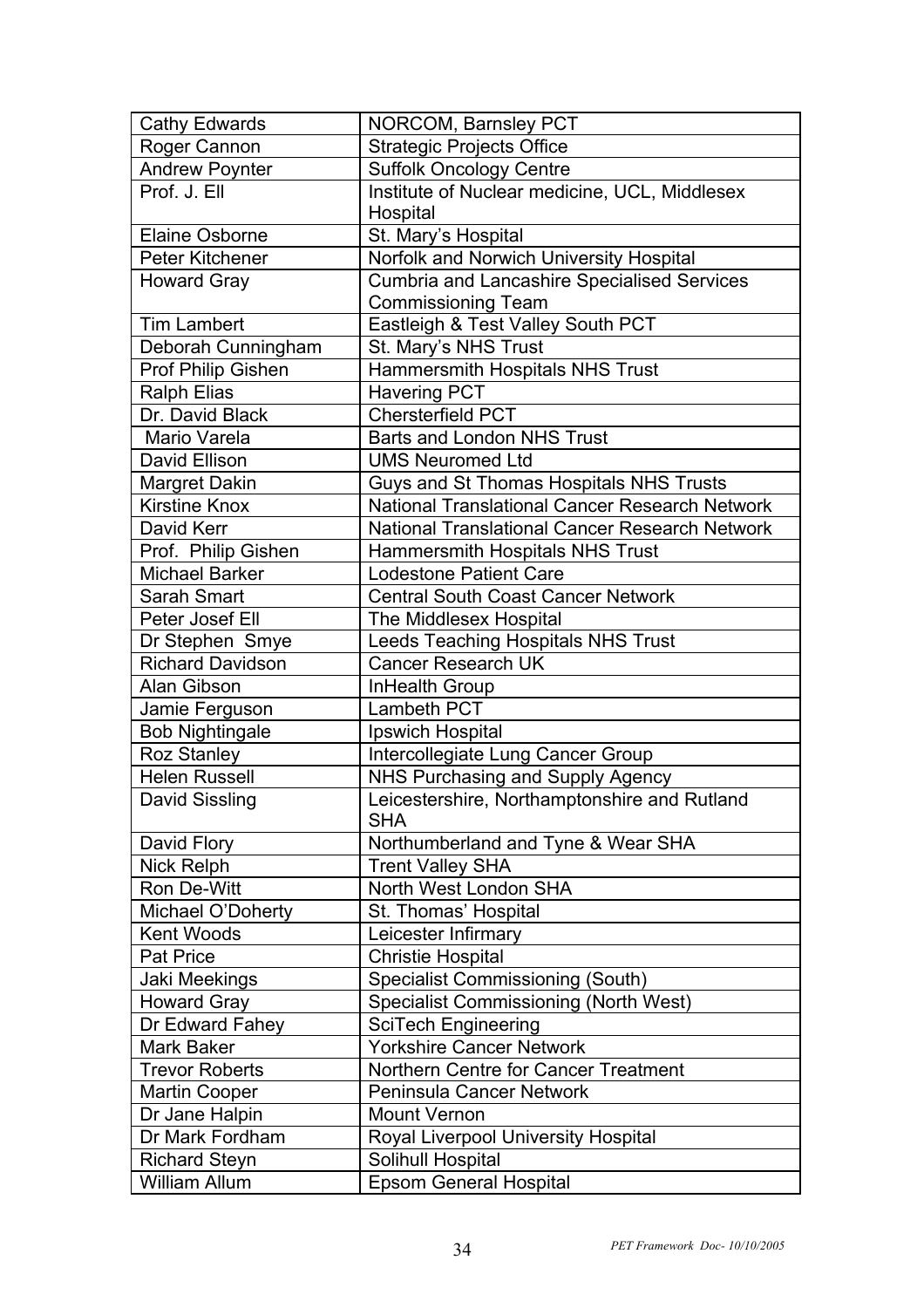| Roger James                   | Kent Institute of Medicine and Sciences         |
|-------------------------------|-------------------------------------------------|
| Simon Cawthorn                | <b>South West Cancer Services</b>               |
| <b>Anthony Goldstone</b>      | <b>University College Hospital</b>              |
| <b>Adrian Newland</b>         | Royal London Hospital                           |
| <b>Tom Nunan</b>              | Guys and St Thomas Hospitals NHS Trusts         |
| <b>Adrain Dixon</b>           | Cambridge                                       |
| Fergus Gleeson                | Oxford                                          |
| James Mckillop                | Glasgow                                         |
| Val Lewington                 | Southampton                                     |
| <b>Wendy Tindale</b>          | Sheffield                                       |
| <b>Andrew Hilson</b>          | Royal Free Hospital                             |
| <b>Karl Blight</b>            | <b>GE Healthcare</b>                            |
| Sam Tolley                    | <b>GE Healthcare</b>                            |
| Dave McPherson                | <b>GE Healthcare</b>                            |
| Pascale Witz                  | <b>GE Healthcare</b>                            |
| <b>John Atwill</b>            | <b>Philips Medical Systems</b>                  |
| Lawrence Foulsham             | <b>Philips Medical Systems</b>                  |
| <b>Beverley Wallace-Hands</b> | <b>Philips Medical Systems</b>                  |
| Paul Hunter                   | <b>Siemens medical Solutions</b>                |
| Alan Gibson                   | Lister InHealth                                 |
| Sarah Jones                   | Lister InHealth                                 |
| John Dickinson                | Lister InHealth                                 |
| Prof. Peter Ell               | <b>UCLH</b>                                     |
| Dr Stephen Smye               | <b>Leeds Teaching Hospsital NHS Trust</b>       |
| Ms Deborah Brownsword         | <b>Siemens Medical Solutions Europe</b>         |
| <b>Mark Griffiths</b>         | <b>Siemens Medical Solutions, UK</b>            |
| Dr Owen Crawley               | <b>National Assembly for Wales</b>              |
| Dr Glenda Mock                | Northern Ireland                                |
| <b>Elizabeth Porterfield</b>  | <b>Scottish Executive</b>                       |
| Antoon van Gaans              | CTI Molecular Imaging                           |
| <b>Michael Baker</b>          | <b>Lodestone Patient Care</b>                   |
| <b>Andy Poynter</b>           | <b>Suffolk Oncology Centre</b>                  |
| Prof Iain McCall              | <b>ICSNM</b>                                    |
| Alan Thompson                 | <b>Schering Healthcare</b>                      |
| Mr Andrew Hall                | Royal College of Radiologists                   |
| Dr Dan Ash                    | Royal College of Radiologists                   |
| Dr Ian Gilmore                | Royal College of Physicians                     |
| <b>Prof Peter Williams</b>    | Institute of Physical Sciences in Medicine      |
| Ann Pollard                   | Society of Radiographers                        |
| <b>Richard Evans</b>          | Society of Radiographers                        |
| Jacqueline Dutchak            | Royal College of Surgeons                       |
| Lucy Betterton                | National Institute for Clinical Execellence     |
| <b>Graham Dodge</b>           | <b>Brighton and Sussex University Hospitals</b> |
| Jesme Baird                   | Roy Castle Lung Cancer Foundation               |
| Ruba Miah                     | <b>Black Country Cancer Network</b>             |
| Roger Sale                    | <b>Paul Strickland Scanner Centre</b>           |
| Dr Paul Hulse                 | <b>Christie Hospital</b>                        |
| Dr Bernadette Carrington      | <b>Christie Hospital</b>                        |